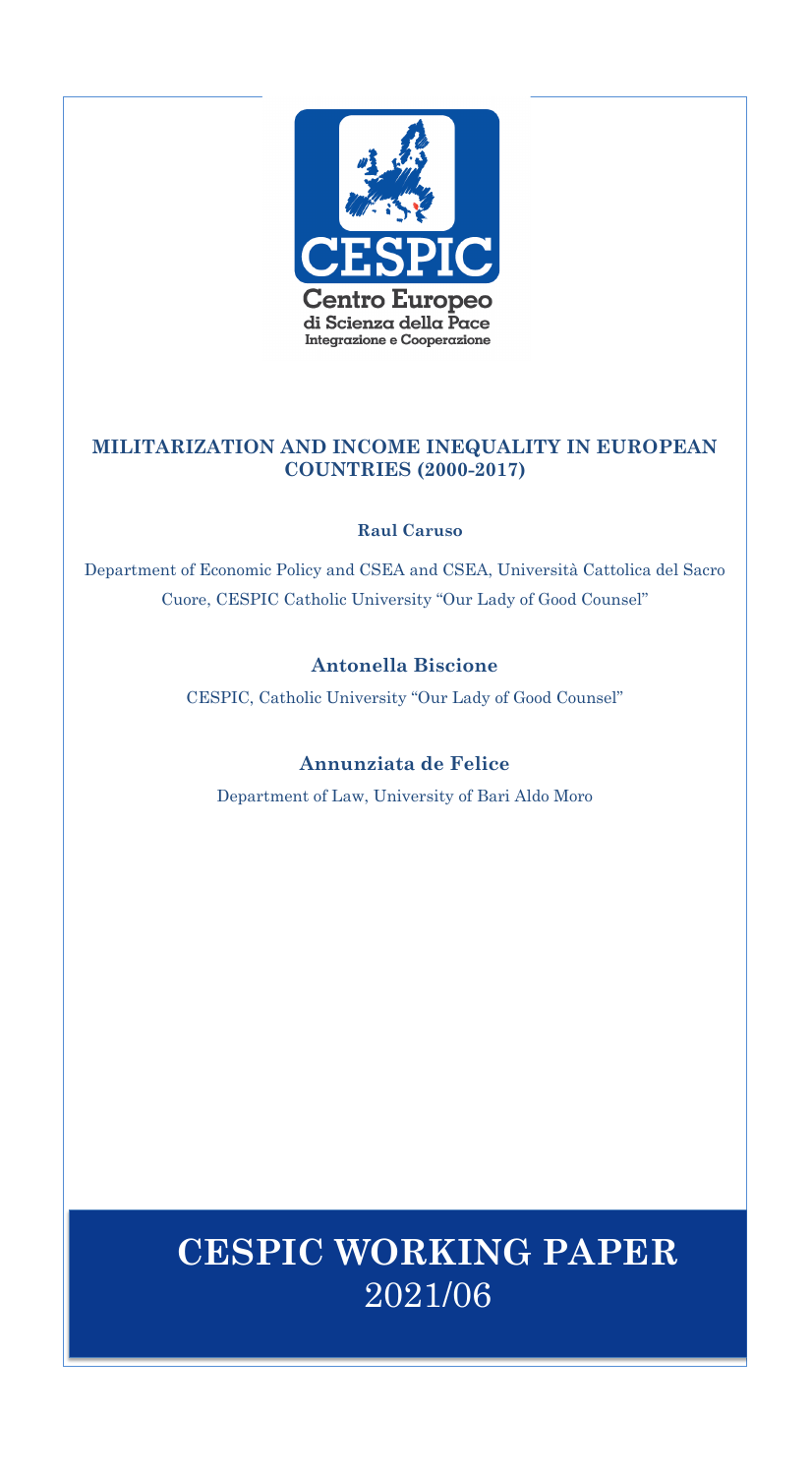## **Militarization and Income Inequality in European Countries (2000-2017)**

## **Raul Caruso**

Department of Economic Policy and CSEA, Università Cattolica del Sacro Cuore, CESPIC Catholic University "Our Lady of Good Counsel"

## **Antonella Biscione**

CESPIC*,* Catholic University "Our Lady of Good Counsel"

## **Annunziata de Felice**

Department of Law, University of Bari Aldo Moro

**Abstract:** *This paper investigates the impact of militarization on income inequality. The analysis is performed on a panel of 40 European countries over the period 2000-2017. The degree of militarization of a country is measured by means of the Global Militarization Index (GMI) and we employ the Gini index as measure of inequality. The main findings show that militarization and inequality are positively associated. The findings appear to be robust. First, we undertake the same estimations on alternative samples of countries and results are confirmed. Eventually, to deal with the issue of endogeneity, we apply the Lewbel (2012) IV–GMM approach and results appear to be robust to endogeneity. We also consider control variables which are related to military commitment, namely (i) the conscription; (ii) the NATO membership; (iii) the involvement in an armed conflict. Interestingly conscription appears to be negatively associated with income inequality whereas an armed conflict and NATO membership show the opposite sign.*

**Keywords:** Militarization, Income Inequality, Global Militarization Index (GMI), Gini index.

**Jel Codes:** O15, H5, H56, C23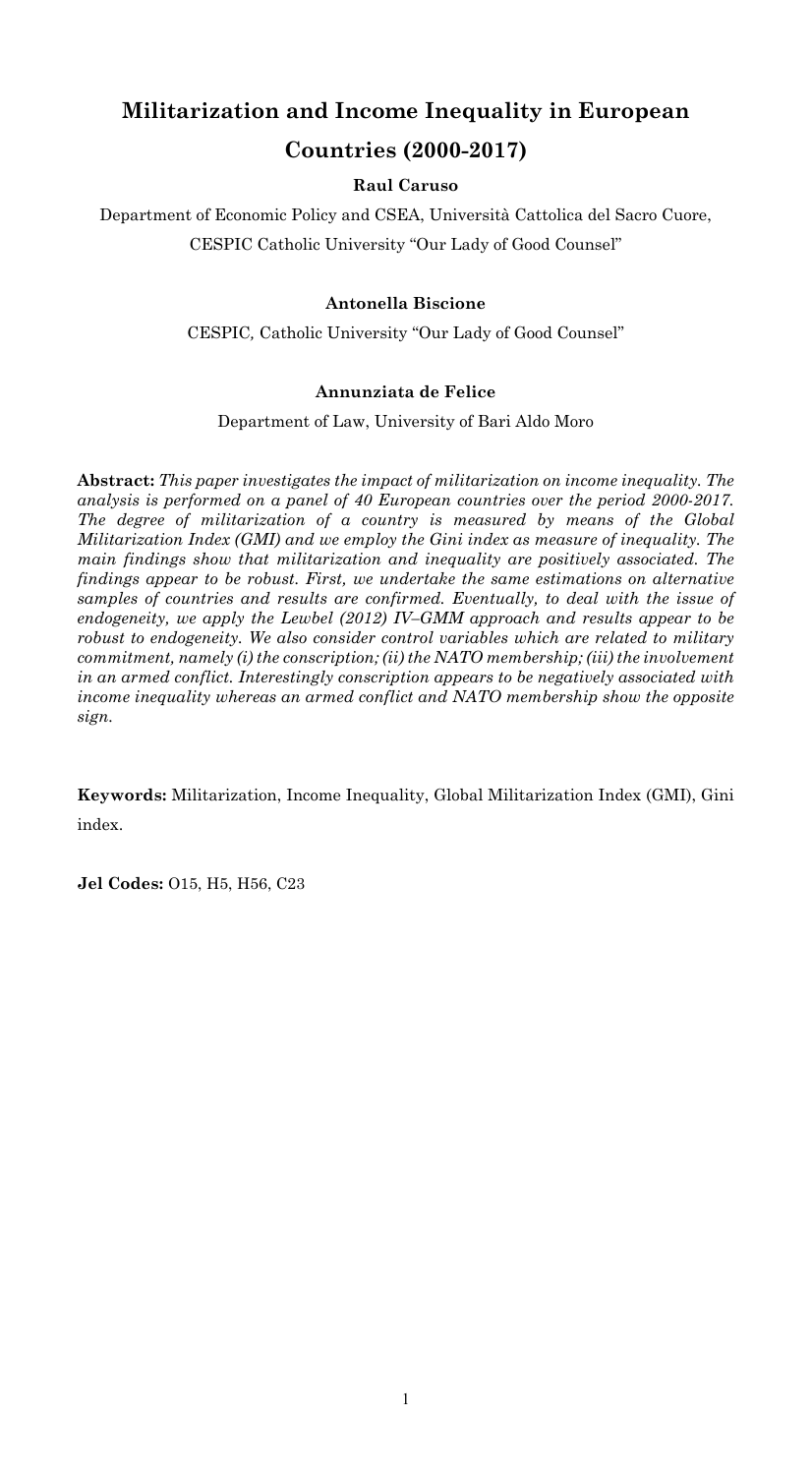#### **1. Introduction**

Income inequality has always been a great concern especially for policy makers and it nowadays represents a major challenge for countries because of the large variety of associated factors (Alfani, 2021; Deller et al., 2021; Jaumotte and Osorio Buitron, 2020; de Haan and Sturm, 2017; Lakner and Milanovic, 2016; Piketty, 2015). This paper in particular focuses on the relationship between militarization and income inequality. The point of departure of this research is that the public resources allocated to military spending– and more in general the military commitment as a whole - could be expected to affect income distribution within a society. Secondly, there is a distinction to be made between wartimes and peacetimes. In this respect, recently it has been shown that in wartime the impact of military commitment of the government on inequality can be substantial but also short-lasting (Dalton and Shin, 2021; Bossie and Kuehn; Scheidel, 2017; Bircan et al. 2017).

Needless to say, studies on the impact of warfare on inequality are necessarily focused on a short-term shock and its consequences. Rather, this paper focuses on the overall impact of military commitment on income inequality. In fact, albeit crucial, the topic is not extensively treated<sup>1</sup>. Only a small set of studies analyzes punctually the relationship between inequality and military commitment. The empirical evidence is not fully conclusive even if most studies highlight a positive association between military commitment and inequality, i.e. military commitment increase income inequality. In fact, only Chletsos and Roupakias (2020) and Ali (2012) find that defense spending can reduce income inequality. According to this perspective, an increased military spending can be supposed to stimulate aggregate demand and therefore the level of employment. In particular, this impact is supposed to take shape if military industries are labour-intensive and military production is domestic.

Contrariwise, a larger number of empirical studies point to a worsening of income inequality due to military spending. Some studies are grounded on the idea that military industries hire more skilled and productive workers who have higher salaries than lessskilled workers in the civil sectors. The gap between skilled and unskilled labour can be further worsened if the military industry chooses to employ skilled workers rather than unskilled workers. Such idea necessarily could be tested only for economies which exhibit a military industry. Fitting to a larger variety of scenarios is the trade-off argument, namely the predicted reduction of welfare spending due to an increase in military spending. In such a case income inequality can increase when public resources are allocated to military spending so reducing those allocate to social welfare.

<sup>1</sup> In general, studies on military expenditure focus on: (i) the relationship between military spending and economic growth (Emmanouilidis and Karpetis, 2021; Lobont et al., 2019; Raju and Ahmed, 2019; Dunne and Nikolaidou, 2012; Dunne et al., 2004; Dunne et al., 2002), (ii) the convergence across countries in military spending (Clements et al., 2021; Yilanci et al., 2020), (iii) the determinants of military spending (Odehnal et al., 2020; Odehnal and Neubauer, 2018), (iv) the relationship defense spending and debt (Kollias et al. 2021; Dudzevičiūtė et al., 2021; Caruso and Di Domizio, 2017; Pollin, 2012; Smith and Narayan, 2009), (v) defense spending and unemployment (Kollias et al., 2020; Abell 1990), (vi) the impact of military expenditure on environmental pollution (Qayyum et al. 2021; Noubissi and Poumie, 2019; Sohag et al. 2019) and the interdependence of military spending among countries (Saba, 2021; Caruso and Di Domizio, 2016).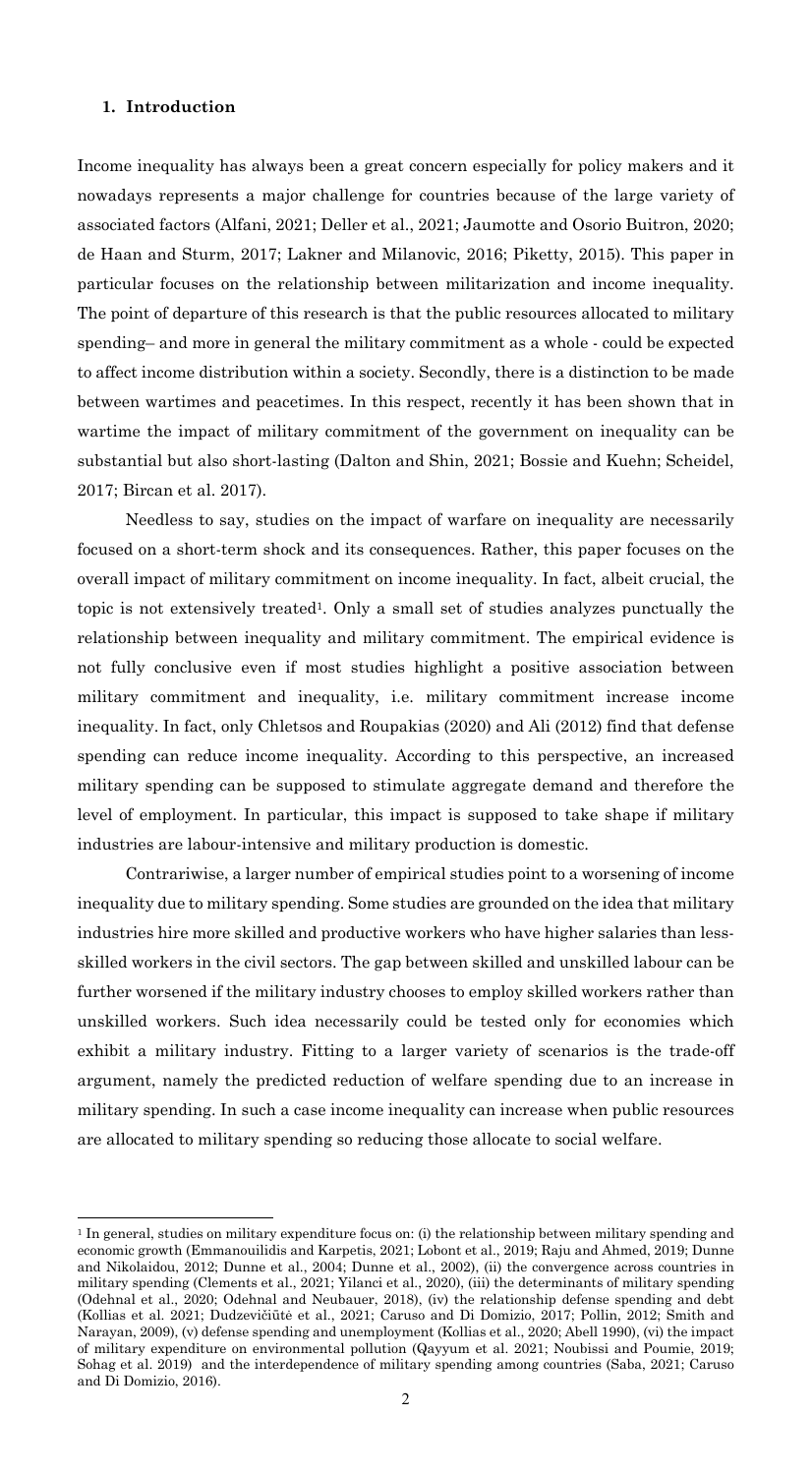Then, there is a growing evidence on the association between military spending and income inequality. Elveren (2012) using the data for the period 1963-2007 on Turkey highlights that military spending also exacerbates the income inequality. Wolde-Rufael (2014) finds a positive and significant effect of defense spending on income inequality for Taiwan in the period 1976-2011 and Wolde-Rufael (2016) for South Korea for the period 1965–2011. Fewer studies are based on panel of countries: Kentor et al. (2012) highlights the same for a set of 82 developed and developing countries in the years 1970-2000 and Shahbaz et al. (2016) for Iran during the period 1969-2011. The same results are presented in Töngür and Elveren (2015) for a set of 37 countries during the period 1988-2003 and Meng et al. (2015) for the Chinese economy for the period 1989-2012. In a more recent analysis, Graham and Mueller (2019) reveal that military spending and income inequality are positively associated in a set of OECD countries in the period 1990–2007. Other few studies show a lack of relevance of military spending on inequality (Lin and Ali, 2009). In such a case, the proposed explanation is that military spending represents a small part of the total public expenditure and labor force employed.

This paper contributes to this strand of literature by focusing on the relationship between the degree of militarization and income inequality in a sample of 40 European countries over the period 2000-20172. Because of the focus on European countries, the present research is associated with Biscione and Caruso (2021) that cover a panel of 26 Transition countries from 1990 to 2015. There the authors show that military expenditures increase inequality also pointing out empirically that there is a clear-cut trade-off between military and welfare spending.

In this paper the empirical approach differs from the prevailing models. In brief, we do not consider military expenditures only as explanatory variable. In fact, differently from the existing studies we point to militarization as a whole by employing the Global Militarization Index (hereafter GMI) which is a composite measure that provides information on the means and capabilities provided to state armed forces and compares spending on the military and military equipment with spending on other domains of society. Specifically, the GMI identifies the relative weight and relevance of military apparatus with respect to its society, as well as a process that records the increase or decrease in the degree level of militarization3.

Our main findings show that militarization is associated with an increase in income inequality (proxied by means of the Gini index). Such main result appears to be robust. First, it is confirmed when we estimate an alternative sample of countries. Secondly, to deal with the issue of endogeneity, we employ an IV strategy employing the Lewbel model (2012) and the corresponding statistical tests that exclude any endogeneity problem also confirming the main results. In particular, the Lewbel is a 2SLS strategy that incorporates internally constructed heteroskedasticity-based instruments. Also in this case, the main results are confirmed.

<sup>3</sup> Elveren and Moghadam (2019) employs this index to examine empirically the impact of militarization on gender inequality in a sample of 133 countries for the period 1990-2017.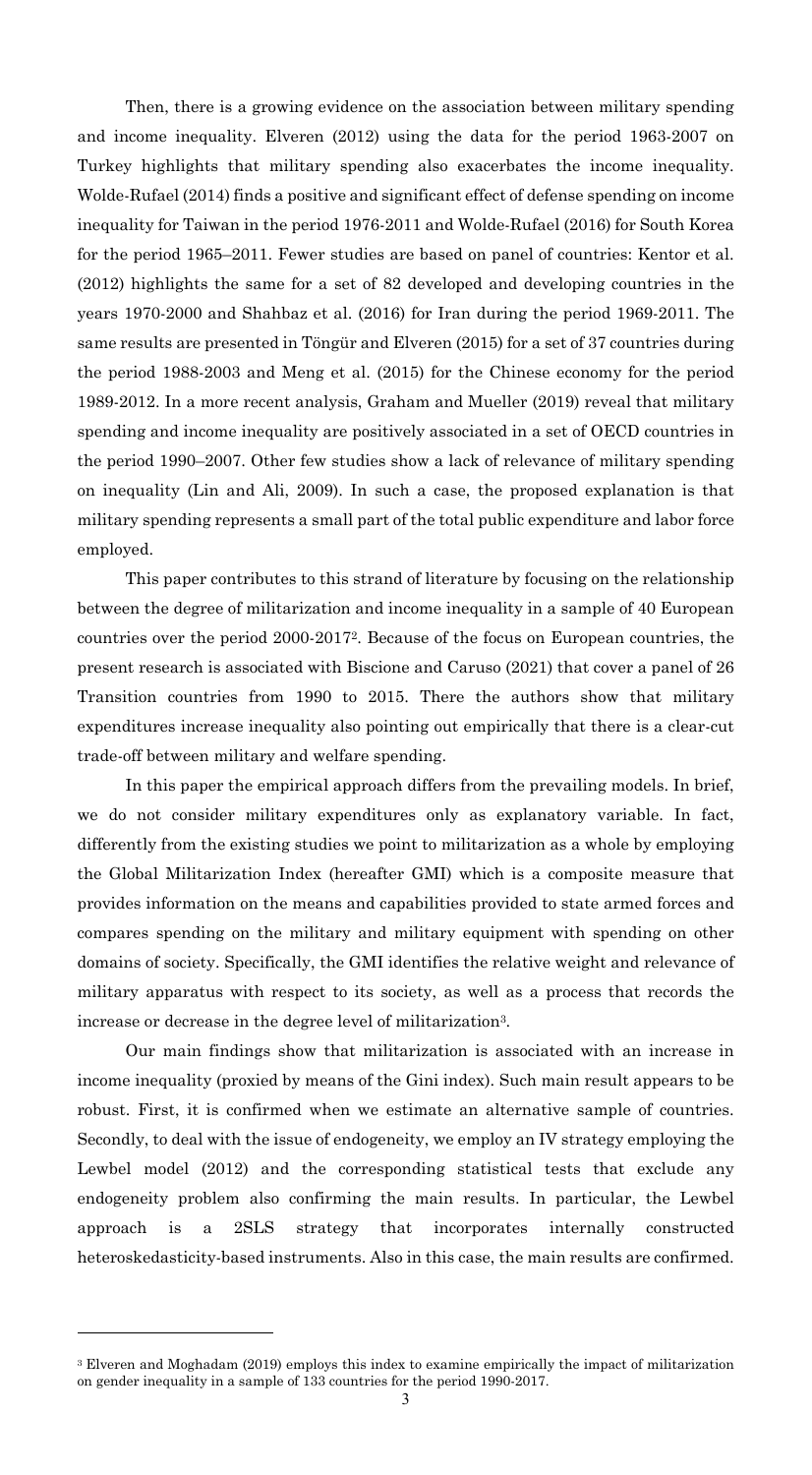Although the focus is on the militarization proxied by GMI, we have included two controls which are related to military dimension of the countries, namely military conscription, the involvement in an armed conflict and the NATO membership. Interestingly, in most estimations military conscription appears to have a redistribution effect. Instead, inequality appears to increase if the country is involved in an armed conflict and if it is a NATO member.

The paper is organized as follows. Section 2 describes the data and the variables, while Section 3 outlines the econometric strategy and presents the findings of a baseline model. Alternative estimations and robustness check are presented is Section 4. Conclusions are in the last section.

#### **2. Data collection and variables**

We constructed a panel of 40 European countries<sup>4</sup> from 2000 to 2017. Our dependent variable is the income inequality captured by Gini index. The Gini index is bounded between 0 (perfect equality) and 100 (max inequality). Data on Gini index come from the Standardized World Income Inequality Database (SWIID, version 8.2). SWIID database allows maximum comparability for a broad number of countries and years (Zuazu, 2021 Berg et al., 2018; de Haan and Sturm; 2017; Acemoglu et al., 2015; Bergh and Nilson, 2010), standardized through the Bayesian approach information gathered from several data sources<sup>5</sup>. The main drawback related to the use of this dataset is that Gini coefficients are subject to measurement bias (Chletsos and Roupakias, 2020; Solt, 2020; Herzer, 2016). In our analysis we first employ the Gini index estimated before and after taxes and transfers. Then, in line with a growing literature we also employ the unbounded Gini index (see among others Chowdhury et al. 2018, Dizaji, 2017; Nikoloski, 2015; Reuveny and Li, 2003) by means of the following equation:

$$
logGini = log\left[\frac{Gini}{100 - Gini}\right].
$$

The converted variable is equal to  $-\infty$  if the original Gini score is 0 and to  $+\infty$  when the Gini index takes the value of 100 (Pindyck and Rubenfeld, 1991). We employ the Gini index unbounded for two reasons: (i) as the Gini coefficient has a value between 0 and 100, the use of the OLS estimator could generate some problems since it supposes that the dependent variable is unbounded (Migliorati et al., 2018; Kieschnick and McCullough, 2003) and (ii) when using an OLS estimator, the Gini index unbounded provides a better fit to asymptotic normality assumption (Paolino, 2001)

As said above, the main explanatory variable is the Global Militarization Index (GMI) developed by the Bonn International Center for Conversion (BICC) that measures the level of militarization of 161 states since 1990. This index describes the relative weight and the role played by the military apparatus within a society. The BICC constructs this index exploiting information from several sources of data: (i) the

<sup>4</sup> Table A1 in Appendix contains the list of the countries.

<sup>5</sup> SWIID database combines information from: (i) Luxembourg Income Study data; (ii) OECD Income Distribution Database; (iii) the Socio-Economic Database for Latin America and the Caribbean; (iv) Eurostat; (v) the World Bank's PovcalNet, the UN Economic Commission for Latin America and the Caribbean and (iv) national statistical institutes.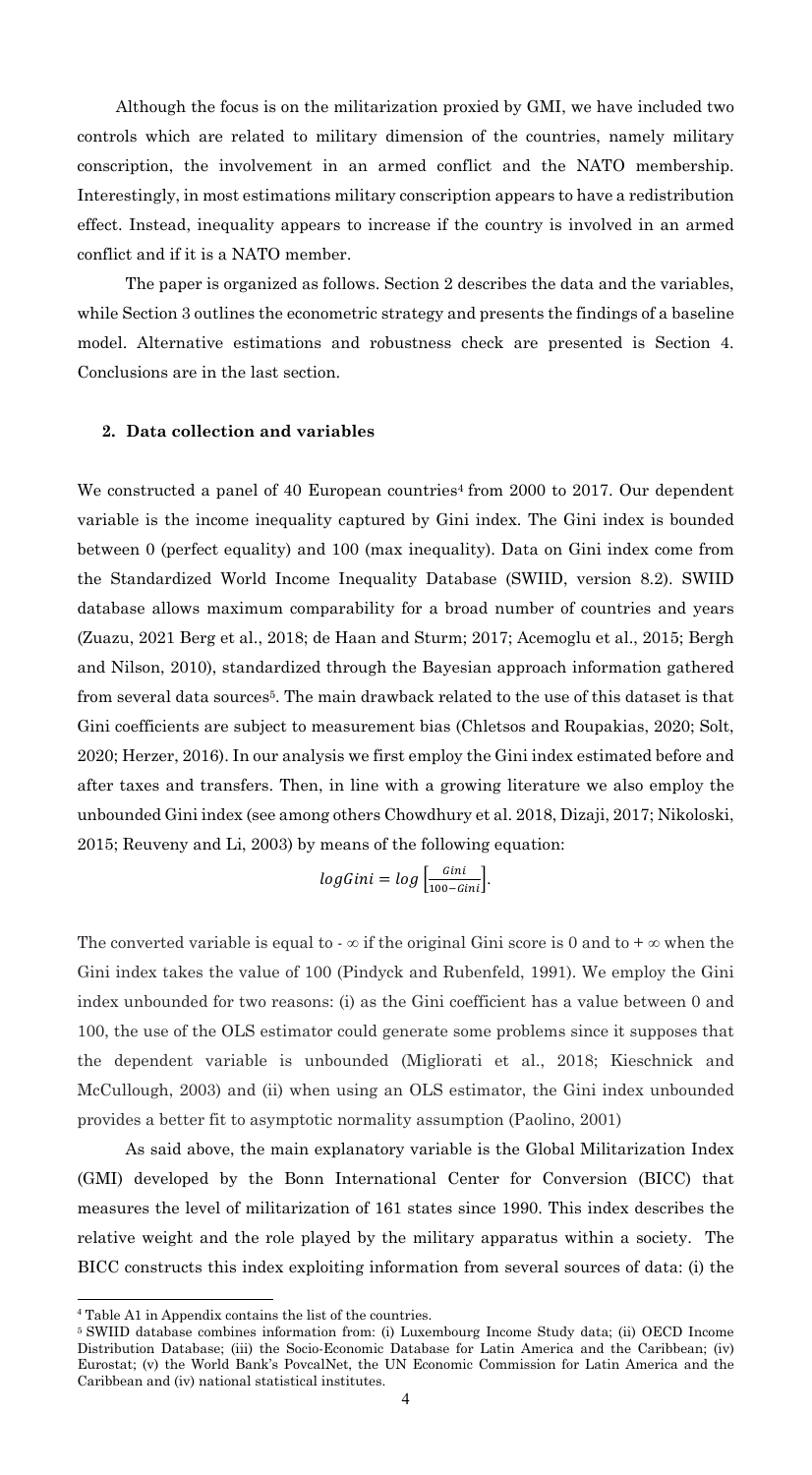Stockholm Peace Research Institute (SIPRI); (ii) the International Monetary Fund (IMF); (iii) the World Health Organization (WHO) and finally (iv) the International Institute for Strategic studies (IISS). To define the level of militarization of a country, the BICC considers the following three categories: (i) expenses; (ii) personnel and (iii) heavy weapons. The first provides information on the ratio of military expenditure on GDP and health spending. The degree of militarization is also determined by the ratio between military personnel and both total population and physicians. Finally, the third category provide information on the number of an armed force' heavy weapons<sup>6</sup> with respect to the total population. The GMI is computed considering the score of the three weighted categories, its final value is normalized on a scale from 0 to 1,000.

The GMI index is commonly quite stable. Most countries in our sample have not experienced significant fluctuations of such index in recent years. In fact, in countries, such as Austria, Belgium, France and Greece, military spending has even been almost stable for some year. Many NATO members in Eastern Europe show a disarmament propensity, with the exception of Estonia, Latvia and Lithuania. In 2000, three European countries were in the top twenty positions, while in 2017 there were 5. Russia, from 2001 to 2017 was in the top ten. This result is due to both the relatively high number of military personnel and the very highest number of heavy weapons. Although ranked among the top ten, in recent years Russia has recorded a slightly lower level of militarization. Differently from the Eastern Europe, most Western European countries have not experienced an increase in the degree of militarization. During the period 2000- 2017, in some countries such as Germany, France, Great Britain, Italy and Spain, the GMI values even decreased.

| Country                                  | <b>GMI</b> Score | <b>GMI World Ranking</b> |
|------------------------------------------|------------------|--------------------------|
| Top 5 European countries in the ranking  |                  |                          |
| Armenia                                  | 310              | $\overline{4}$           |
| Russia                                   | 283              | 8                        |
| Cyprus                                   | 272              | 12                       |
| Greece                                   | 272              | 13                       |
| Belarus                                  | 230              | 17                       |
| Last 5 European countries in the ranking |                  |                          |
| Luxembourg                               | 116              | 103                      |
| Netherlands                              | 115              | 104                      |
| Germany                                  | 115              | 105                      |
| Austria                                  | 111              | 106                      |
| Albania                                  | 79               | 129                      |

**Table 1. GMI Score and Rank-2017**

In 2017 the European country with the highest level of militarization was Armenia followed by Russia, Cyprus, Greece and Belarus. To get an overview of the trend of the GMI, we calculate the average GMI for the set of countries under examination and on a global level. Graph 1 simply shows that the average GMI at global level is almost lower with respect to countries analyzed in our study.

<sup>6</sup> Heavy weapons are defined as all military equipment that fall into one of these four categories: (i) armored vehicles; (ii) artillery over 100mm caliber; (iii) combat aircraft, and (iv) major fighting ships.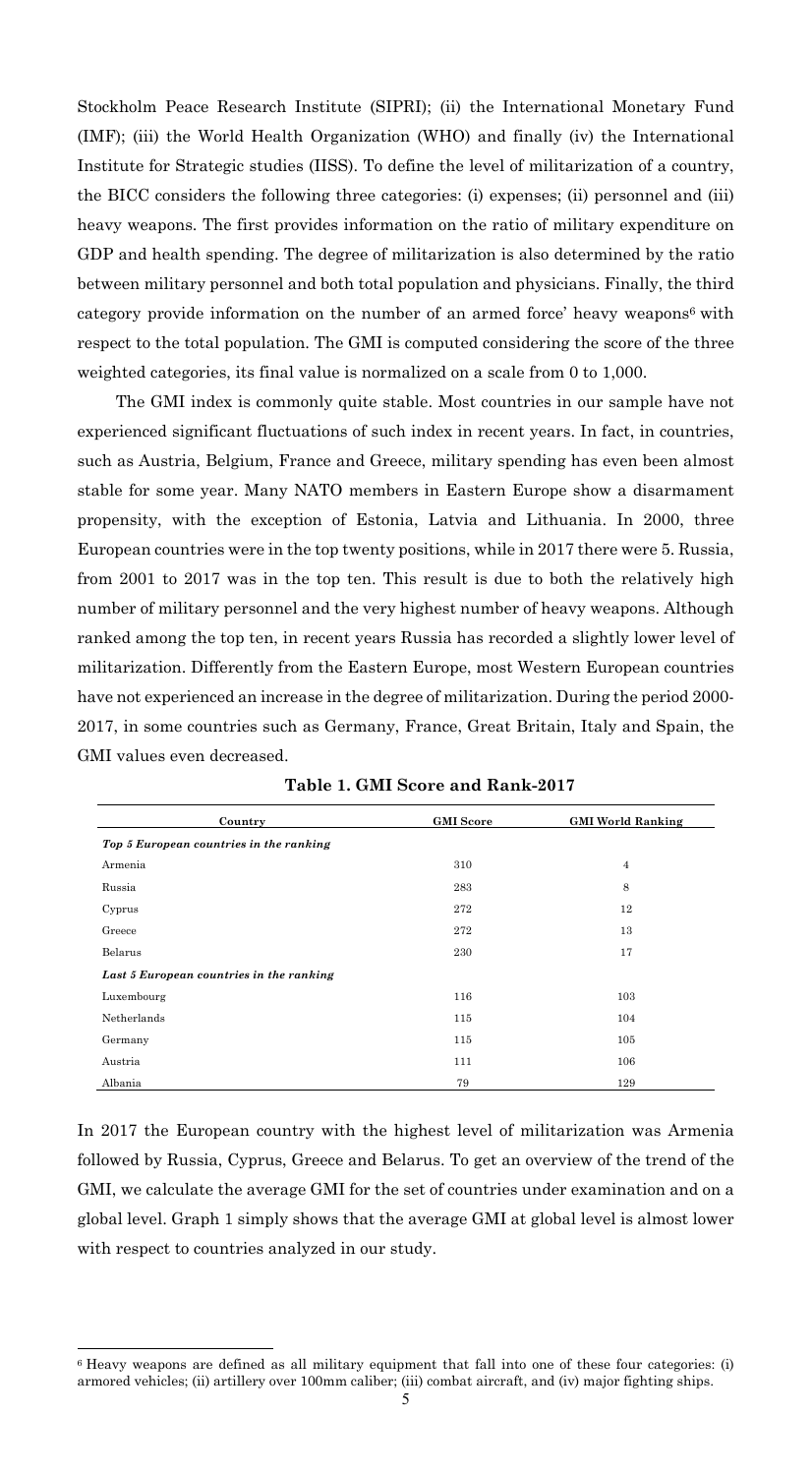The lower values of the global average GMI are due to the inclusion, in the calculation of the average value of countries with a negligible level of militarization which smooths out the final result.



**Graph 1. Trend in Global Militarization Index (2000-2017)**

Besides the GMI, the main explanatory variable, we also employ other variables which are broadly related to the degree of militarization of a society: (i) conscription; (ii) existence of a conflict; (iii) NATO membership. They are all dummy variables. First, to observe the effect of compulsory military service on income disparities, we create a dummy variable that assumes a value equal to 1 if the country has mandatory conscription during the time interval under analysis and 0 otherwise. Information on military conscription is taken from The World Factbook released annually by the U.S. Central Intelligence Agency (CIA). The 'conflict' dummy takes a value of 1 if the states are involved in an armed conflict and 0 otherwise. Conflict information is gathered from UCDP/PRIO Armed Conflict Dataset Codebook Version 20.1–2019. The NATO dummy is equal to 1 for NATO member countries, 0 if not.

Table 2. Correlation matrix

|                             | Global Militarization Index | Conscription | Conflict | <b>NATO</b> |
|-----------------------------|-----------------------------|--------------|----------|-------------|
| Global Militarization Index | 1.000                       |              |          |             |
| Conscription                | 0.495                       | 1.000        |          |             |
| Conflict                    | $-0.030$                    | $-0.189$     | 1.000    |             |
| NATO                        | $-0.271$                    | $-0.457$     | 0.342    |             |

Other control variables are included to account for other factors that also potentially impact the income inequality. As an indicator of economic openness, we add the trade openness which is typically calculated as the ratio of the sum of imports and exports to the GDP. To capture the political regime of countries we exploit the scores taken from Polity IV dataset (Marshall et al., 2019). These scores range from −10 (most autocratic) to +10 (most democratic). We also include the Index of Economic Freedom released by the Heritage Foundation that assigns each country a ranking score a between 0 (no economic freedom) and 100 (total economic freedom). The index considers 10 different elements of economic freedom that are grouped in four categories: (i) rule of law: property rights, freedom from corruption; (ii) government size: fiscal freedom, government spending; (iii) regulatory efficiency: business freedom, labor freedom,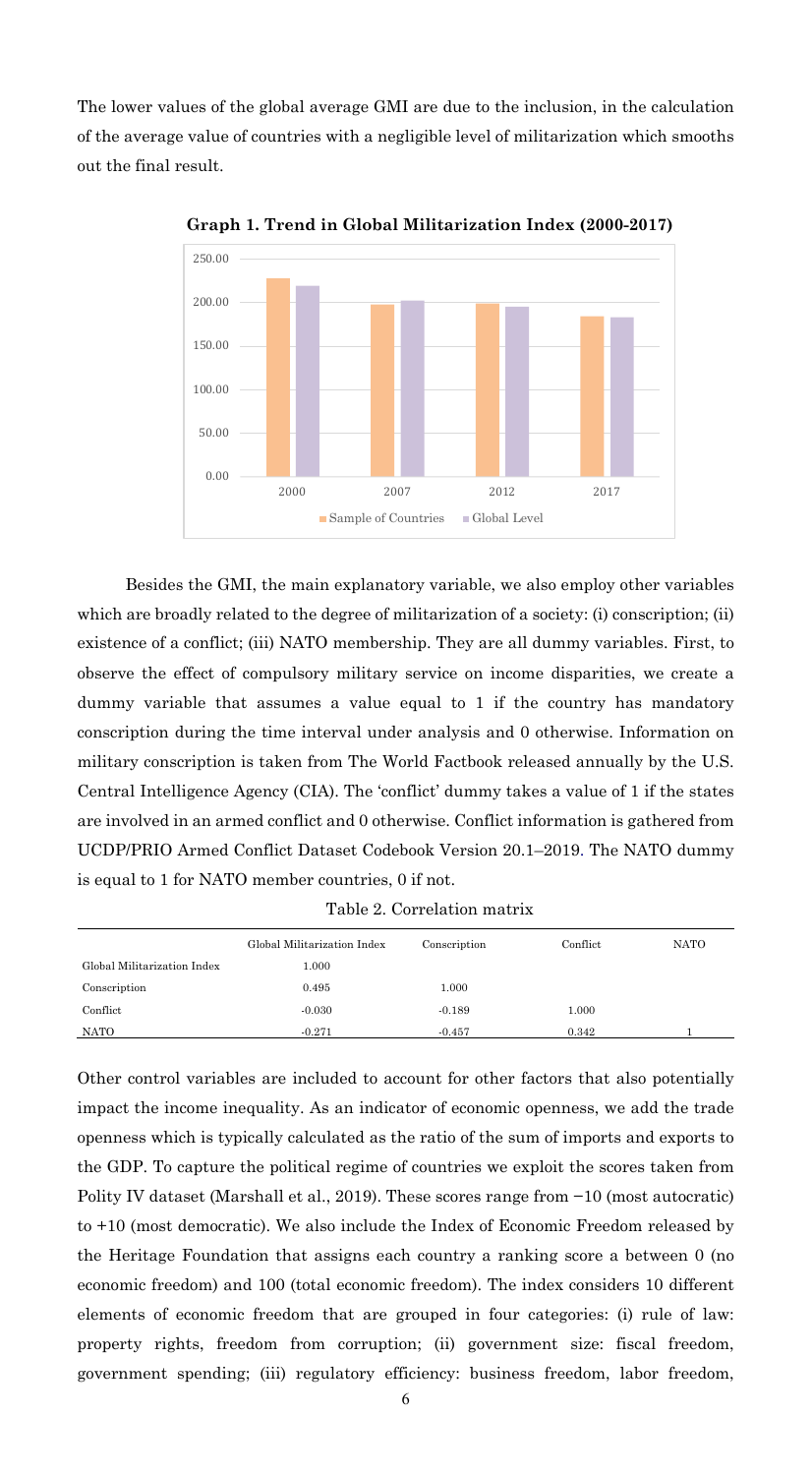monetary freedom and (iv) market openness: trade freedom, investment freedom, financial freedom. Data on GDP per capita, age dependency (defined as the ratio of dependents -- people younger than 15 or older than 64 -- to the working-age population -- those aged 15-64), inflation level and unemployment rate are taken from the World Bank WDI dataset. Table 2 highlights the sources of variables, whereas the descriptive statistics of the variables used in the estimations are presented in Table 3.

| Variable         | Definition                                            | Source                        |
|------------------|-------------------------------------------------------|-------------------------------|
| Inequality       | Gini Index                                            | The Standardized World        |
|                  |                                                       | Income Inequality Database -  |
|                  |                                                       | <b>SWIID</b>                  |
| <b>GMI</b>       | Global Militarization Index                           | Bonn International Center for |
|                  |                                                       | Conversion -BICC              |
| Conscription     | Country with military conscription                    | The World Factbook CIA        |
| Conflict         | Country in an armed conflict                          | UCDP/PRIO                     |
| <b>NATO</b>      | For non-NATO members NATO $= 0$ and for NATO          | Nato website                  |
|                  | members, $NATO = 1$                                   |                               |
| GDP per capita   | GDP divided by Population                             | World Development Indicators- |
|                  |                                                       | <b>WDI</b>                    |
| Trade Openness   | Exports plus imports as percent of GDP                | World Development Indicators- |
|                  |                                                       | <b>WDI</b>                    |
| Inflation        | <b>Inflation Rate</b>                                 | World Development Indicators- |
|                  |                                                       | <b>WDI</b>                    |
| Unemployment     | Unemployment Rate                                     | World Development Indicators- |
|                  |                                                       | <b>WDI</b>                    |
| Dependency       | Ratio of the number of dependents aged zero to 14 and | World Development Indicators- |
|                  | over 65 to the total population aged 15 to 64.        | WDI                           |
| Economic Freedom | Index of Economic Freedom                             | Heritage Foundation           |
| Democracy        | Polity index                                          | Polity IV dataset             |

Table 3. Definition and sources of variables

Table 4. Descriptive statistics

| <b>Variables</b>            | Number of<br><b>Observations</b> | Mean     | <b>Standard</b><br>Deviation | Minimum<br>Value | <b>Maximum Value</b> |
|-----------------------------|----------------------------------|----------|------------------------------|------------------|----------------------|
| Inequality                  |                                  |          |                              |                  |                      |
| Net Gini                    | 703                              | 3.419    | 0.153                        | 3.109            | 3.777                |
| Net Gini Unbounded          | 703                              | $-0.142$ | 0.251                        | $-1.260$         | 0.266                |
| Gross Gini                  | 703                              | 3.415    | 0.154                        | 3.109            | 3.777                |
| Gross Gini Unbounded        | 703                              | $-0.814$ | 0.224                        | $-1.243$         | $-0.253$             |
| Global Militarization Index | 708                              | 6.534    | 0.132                        | 6.001            | 6.762                |
| Conscription                | 720                              | 0.583    | 0.493                        | $\overline{0}$   |                      |
| Conflict                    | 720                              | 0.633    | 0.482                        | $\overline{0}$   |                      |
| <b>NATO</b>                 | 720                              | 0.538    | 0.499                        | $\Omega$         |                      |
| GDP per capita              | 720                              | 9.523    | 1.257                        | 5.309            | 11.804               |
| Openness                    | 692                              | $-0.081$ | 0.393                        | $-0.850$         | 1.331                |
| Inflation                   | 668                              | 0.976    | 1.172                        | $-5.116$         | 4.391                |
| Unemployment                | 720                              | 2.181    | 0.537                        | 0.591            | 3.618                |
| Dependency                  | 720                              | 3.880    | 0.114                        | 3.548            | 4.450                |
| Economic Freedom            | 700                              | 4.173    | 0.127                        | 3.802            | 4.414                |
| Democracy                   | 708                              | 2.831    | 0.409                        | 1.099            | 2.996                |

Note: All continuous variables are expressed in the natural logarithm form

#### **3. Econometric specification and results**

In what follows, we present our estimates. In particular, we employ a panel data model specified as follows:

$$
linequality_{it} = \beta_0 + \beta_1 lnGMI_{t-1} + \beta_2 Z_{it-1} + \beta_3 W_{it} + \mu_i + \nu_{it}
$$

where, *lninequality<sub>it</sub>* is the dependent variable, namely the log of the Gini index (net and gross) that describes the level of income inequality in country *i* at time *t* and  $ln GMI_{t-1}$  represents the one-year lagged index of militarization. The vector  $Z_{it-1}$  is a vector of the demographic, political and economic variables defined above, whereas the vector  $W_{it}$  includes a set of dummy variables (conflict, military conscription and NATO). To estimate the elasticity and mitigate the skewness, all continuous explanatory variables are converted into a natural log value. The explanatory variables have been also one-year lagged to minimize the endogeneity issue. Finally,  $\mu_i$  refers to the country fixed effect, and  $v_{it}$  is the error term capturing all other omitted factors. Table 5 collects the results of the regression estimates.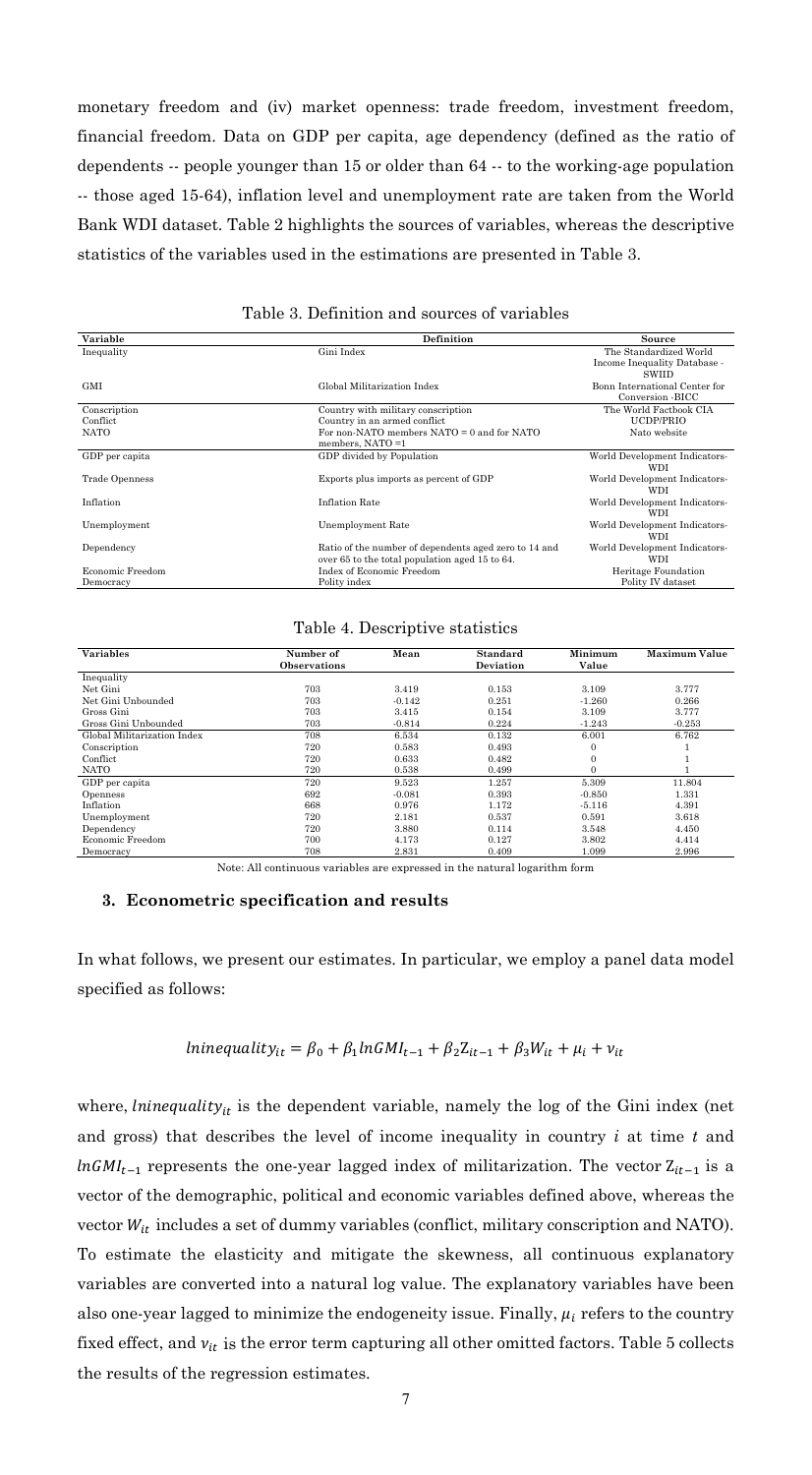|                                           | (1)         | (2)                  | (3)         | (4)                    |
|-------------------------------------------|-------------|----------------------|-------------|------------------------|
| <b>VARIABLES</b>                          | Net Gini    | Net Gini (Unbounded) | Gross Gini  | Gross Gini (Unbounded) |
| Ln Global Militarization Index $(a-1)$    | $0.077**$   | $0.141**$            | 0.058       | 0.078                  |
|                                           | [0.037]     | [0.067]              | [0.061]     | [0.088]                |
| Conscription                              | $-0.021***$ | $-0.036***$          | $-0.025***$ | $-0.036***$            |
|                                           | [0.006]     | [0.012]              | [0.007]     | [0.011]                |
| Conflict                                  | $0.008**$   | $0.016**$            | $0.011**$   | $0.015**$              |
|                                           | [0.004]     | [0.007]              | [0.004]     | [0.006]                |
| <b>NATO</b>                               | $0.022**$   | $0.035*$             | $0.028*$    | $0.040*$               |
|                                           | [0.011]     | [0.020]              | [0.014]     | [0.020]                |
| Ln GDP per capita $a_{-1}$                | $-0.023***$ | $-0.039***$          | $-0.028**$  | $-0.038**$             |
|                                           | [0.008]     | [0.014]              | [0.010]     | [0.015]                |
| Ln Openness $a_{t-1}$                     | $-0.002$    | $-0.007$             | 0.02        | 0.031                  |
|                                           | [0.021]     | [0.036]              | [0.028]     | [0.040]                |
| Ln inflation $a_{-1}$                     | 0.001       | 0.001                | 0.000       | 0.000                  |
|                                           | [0.002]     | [0.003]              | [0.002]     | [0.003]                |
| Ln unemployment $(a-1)$                   | $0.031***$  | $0.055***$           | $0.033***$  | $0.048***$             |
|                                           | [0.008]     | [0.014]              | [0.008]     | [0.011]                |
| Ln Dependency $a_{-1}$                    | $0.148**$   | $0.260**$            | $0.170*$    | $0.238*$               |
|                                           | [0.072]     | [0.117]              | [0.097]     | [0.135]                |
| Ln Economic Freedom Index $a_{\text{-}1}$ | 0.049       | 0.100                | $0.126**$   | $0.196**$              |
|                                           | [0.049]     | [0.076]              | [0.057]     | [0.080]                |
| Ln Polity Index $a_{-1}$                  | $0.104**$   | $0.177***$           | 0.065       | 0.097                  |
|                                           | [0.040]     | [0.065]              | [0.049]     | [0.069]                |
| Constant                                  | $2.368***$  | $-2.799***$          | $1.857***$  | $-3.080***$            |
|                                           | [0.407]     | [0.686]              | [0.483]     | [0.695]                |
| Linear Time Trend                         | <b>YES</b>  | <b>YES</b>           | <b>YES</b>  | <b>YES</b>             |
|                                           |             |                      |             |                        |
| Observations                              | 559         | 559                  | 559         | 559                    |
| R-squared within                          | 0.435       | 0.437                | 0.424       | 0.429                  |
| R-squared between                         | 0.205       | 0.234                | 0.173       | 0.140                  |
| R-squared overall                         | 0.210       | 0.238                | 0.175       | 0.145                  |
| Number of Countries                       | 40          | 40                   | 40          | 40                     |

Table 5. Global Militarization Index and Inequality (2000-2017)- Main Results

Notes: Clustered standard error at country level in brackets. Statistical significance \*\*\* p<0.01, \*\* p<0.05, \* p<0.10

Findings in columns 1 and 2 refer to the baseline model with the Gini index estimated after taxes and transfers, and the same indices converted into unbounded variables. Column 3 and 4 present results with the Gini index estimated before taxes and transfers and the relative unbounded index.

Looking at the results, the main result we would claim is that the one-year lagged value of the global militarization index is significantly and positively associated with the current values of income inequality. In fact, militarization appears to be positively associated with income inequality. The magnitude of the effect of global militarization index on income inequality changes when changing the Gini score employed. Looking at the effect of the lagged militarization index on the Gini bounded coefficient, we find that it is statistically significant for net Gini indices. In fact, 1-point percent change in GMI in the previous year leads to a change in income inequality in the current year equal to 0.077%.

The impact is greater when the unbounded net Gini index is considered. In particular, when we use the unbounded Gini index after taxes and transfers, the estimated coefficient on military expenditure highlights that a 1-point percent change in militarization index in the previous year leads to a change equal to 0.141% in the income inequality in the current year. In any case we could argue that a 1-point percent change in militarization index in the previous year is associated with an increase in inequality that is slightly larger than 0.1%.

There are several additional findings that deserve to be highlighted. It emerges that inequality appears to increase if the country is involved in an armed conflict. This result seems to point out that armed conflict may have disproportionate effects especially for the poorest population. In fact, an armed conflict may also induce a reduction in current social spending as governments lose access to revenue due to both poor economic performance and poor tax collection. Interestingly, military conscription seems to be negatively related to income inequality. This means that, in the countries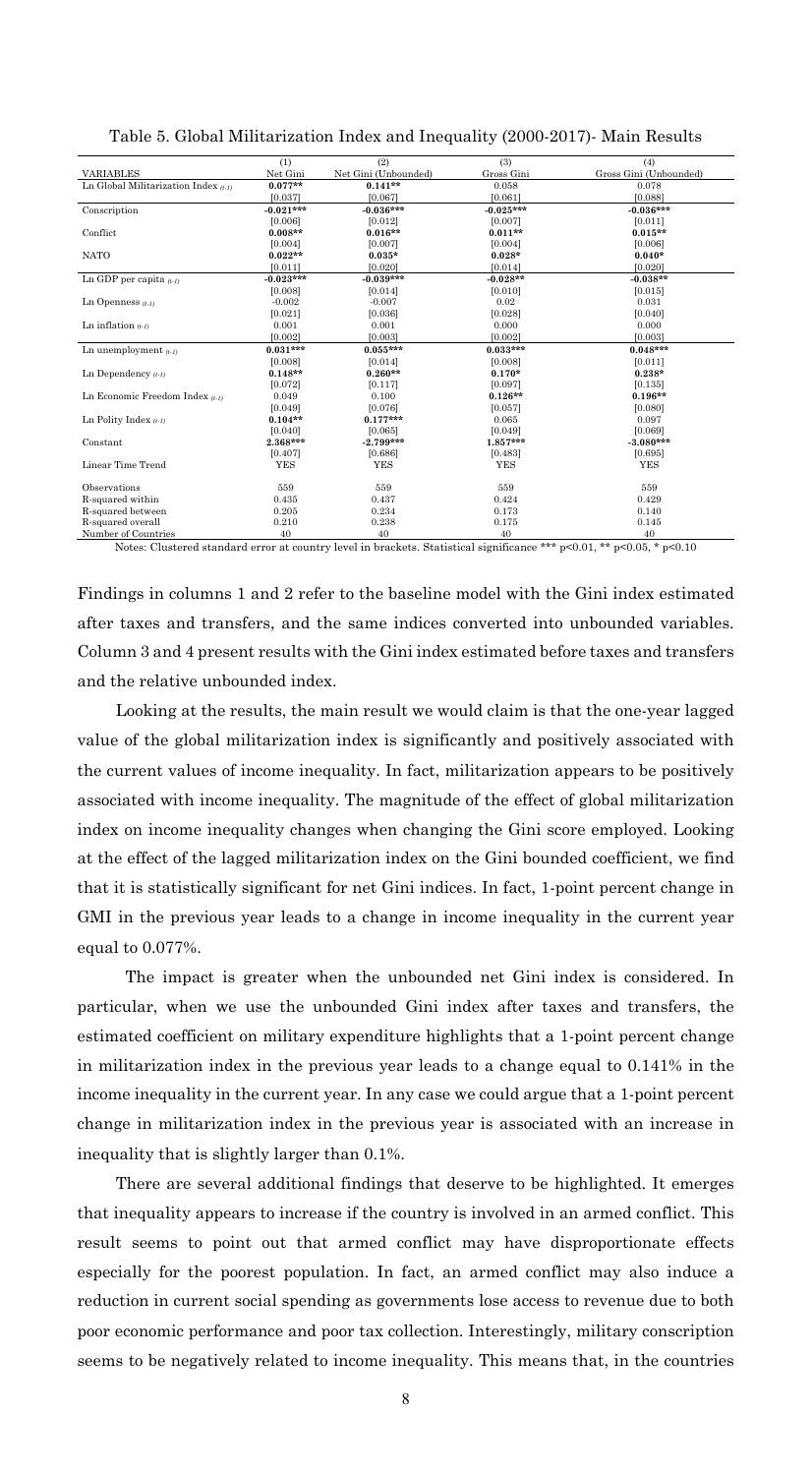analyzed, military conscription has had a re-distributional effect. However, this result is not a novelty. It is in line with Biscione and Caruso (2021) and Card and Cardoso (2012). Yet, NATO membership appears to be positively associated with inequality.

Other control variables exhibit the expected signs. An increase in GDP per capita in the previous year reduces inequality in the current year. On the contrary, unemployment leads to a worsening of income distribution. In addition, countries with a more democratic political system appear to have a higher inequality level. This result is in line with a part of literature which shows that democratic rule increases income inequality (Bahamonde and Trasberg, 2021; Bonica et.al; 2013; Wong, 2016). Finally, changes in the population age structure also affect the income inequality, in fact, the increase in the old-age dependency ratio appears to worsen income distribution as well.

Table 6 reports the baseline estimation obtained with the inclusion of the one-year lagged Gini indexes as regressor in the model. We add past income inequality levels to capture the persistence considering of income inequality since it often exhibits negligible within-country variation during the sample period (Christopoulos and McAdam, 2017; Coady and Dizioli, 2017; Latif, 2015). Also in this regression, coefficients of GMI appear to be statistically significant when we employ the net Gini index (both bounded and unbounded) so confirming that higher scores of GMI are associated with higher inequality. In detail, the one-year lagged militarization index positively has statistically significant impact on both indices although the effect seems to be higher and almost double for the net Gini unbounded. In fact, a 1-point percent increase in GMI in the previous year generates a worsening in income distribution in the current year equal to 0.016% if using the net Gini bounded and 0.029% if using the net Gini unbounded, respectively. At the bottom of the table, we also report the long run effects of GMI on inequality calculated by means of the following formula: *long run effect*  $=$  $coefficient of GMI$  $\frac{(\log f)(\log \log \log \log n)}{1-\text{coefficient of lagged Gini}}$ . We compute such impact with statistically significant coefficients only, namely only with net measures of Gini. The long-run effect is 0.132 when employing the original Gini score and it is even larger when employing the unbounded measure. In fact, the long run elasticity of Gini with respect to GMI appears to be substantial. In brief the results show that militarization increases inequality both in the short run and in the long run.

| Table 6. Global Militarization Index and Inequality (2000-2017)– Lagged Inequality |  |  |  |  |  |  |  |  |  |
|------------------------------------------------------------------------------------|--|--|--|--|--|--|--|--|--|
|------------------------------------------------------------------------------------|--|--|--|--|--|--|--|--|--|

|                                        | (1)        | (2)                  | (3)        | (4)                    |
|----------------------------------------|------------|----------------------|------------|------------------------|
|                                        | Net Gini   | Net Gini (Unbounded) | Gross Gini | Gross Gini (Unbounded) |
| Ln Global Militarization Index $(t-1)$ | $0.016**$  | $0.029**$            | 0.016      | 0.022                  |
|                                        | [0.006]    | [0.011]              | [0.012]    | [0.016]                |
| One year lagged dep. Variable          | $0.879***$ | $0.887***$           | $0.849***$ | $0.853***$             |
|                                        | [0.044]    | [0.041]              | [0.044]    | [0.045]                |
| Conscription                           | $-0.002$   | $-0.003$             | $-0.003$   | $-0.004$               |
|                                        | [0.002]    | [0.003]              | [0.003]    | [0.004]                |
| Conflict                               | $0.003**$  | $0.005**$            | $0.004**$  | $0.006**$              |
|                                        | [0.001]    | [0.002]              | [0.002]    | [0.002]                |
| <b>NATO</b>                            | 0.002      | 0.003                | $0.006*$   | $0.009*$               |
|                                        | [0.002]    | [0.004]              | [0.003]    | [0.005]                |
| Constant                               | $0.245*$   | $-0.423**$           | $0.259*$   | $-0.485**$             |
|                                        | [0.131]    | [0.186]              | [0.137]    | [0.203]                |
| Control Variables                      | <b>YES</b> | YES                  | YES        | YES                    |
| Linear Time Trend                      | YES        | YES                  | YES        | YES                    |
| Long-run effects                       | 0.132      | 0.257                |            |                        |
|                                        |            |                      |            |                        |
| Observations                           | 559        | 559                  | 559        | 559                    |
| R-squared within                       | 0.895      | 0.898                | 0.865      | 0.869                  |
| R-squared between                      | 0.991      | 0.991                | 0.993      | 0.993                  |
| R-squared overall                      | 0.988      | 0.988                | 0.987      | 0.987                  |
| Number of Countries                    | 40         | 40                   | 40         | 40                     |

Notes: Clustered standard error at country level in brackets. Statistical significance \*\*\* p<0.01, \*\* p<0.05, \* p<0.10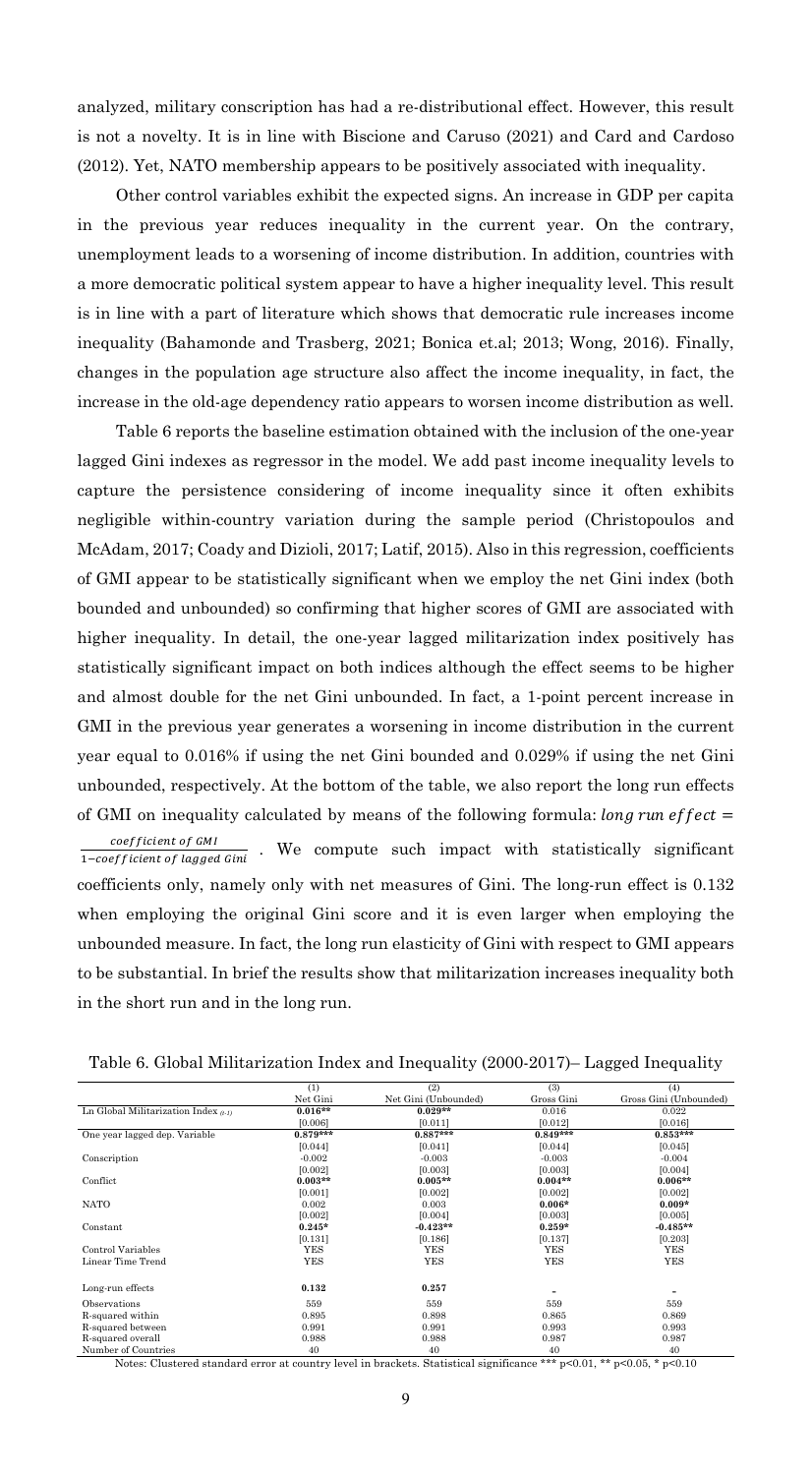#### **4. Robustness check and alternative estimations**

#### *(i) Alternative samples of countries*

As alternative estimations, we have re-run the analysis so highlighting the effect of militarization on income inequality in sub-samples of countries. Table 7 contains the empirical findings obtained excluding: (i) Russia that could be considered an outlier and (ii) the countries with a median population which is over the 90th percentile of the total population7. The main results are confirmed. For the sake of clarity, coefficients of control variables are not reported since all control variables confirm the expected signs.

| (2)<br>(3)<br>(1)<br>(4)<br>Net Gini<br>Gross Gini (Unbounded)<br><b>VARIABLES</b><br>Net Gini (Unbounded)<br>Gross Gini<br>$0.078**$<br>$0.141**$<br>0.079<br>Ln Global Militarization Index $_{(t-1)}$<br>0.059<br>[0.037]<br>[0.067]<br>[0.061]<br>[0.087]<br>$-0.020***$<br>$-0.025***$<br>$-0.035***$<br>Conscription<br>$-0.035***$<br>[0.006]<br>[0.012]<br>[0.008]<br>[0.011]<br>Conflict<br>$0.009**$<br>$0.016**$<br>$0.012**$<br>$0.016**$<br>[0.004]<br>[0.007]<br>[0.004]<br>[0.006]<br><b>NATO</b><br>$0.022**$<br>$0.036*$<br>$0.029**$<br>$0.041**$<br>[0.011]<br>[0.020]<br>[0.014]<br>[0.020]<br>$2.326***$<br>$-2.856***$<br>$-3.160***$<br>Constant<br>$1.795***$<br>[0.415]<br>[0.694]<br>[0.486]<br>[0.699]<br><b>YES</b><br>Control Variables<br><b>YES</b><br><b>YES</b><br><b>YES</b><br>Linear Time Trend<br><b>YES</b><br><b>YES</b><br><b>YES</b><br><b>YES</b><br>Observations<br>543<br>543<br>543<br>543<br>0.432<br>R-squared within<br>0.441<br>0.443<br>0.436<br>0.202<br>0.228<br>0.263<br>0.232<br>R-squared between<br>0.209<br>0.234<br>0.234<br>R-squared overall<br>0.261<br>39<br>39<br>39<br>39<br>Number of Countries<br>7.2 Excluding countries with a median population over the 90th percentile of the total<br>population<br>(1)<br>(2)<br>(3)<br>(4) |                  | 7.1 Excluding Russia |                      |            |                        |  |
|------------------------------------------------------------------------------------------------------------------------------------------------------------------------------------------------------------------------------------------------------------------------------------------------------------------------------------------------------------------------------------------------------------------------------------------------------------------------------------------------------------------------------------------------------------------------------------------------------------------------------------------------------------------------------------------------------------------------------------------------------------------------------------------------------------------------------------------------------------------------------------------------------------------------------------------------------------------------------------------------------------------------------------------------------------------------------------------------------------------------------------------------------------------------------------------------------------------------------------------------------------------------------------------------------|------------------|----------------------|----------------------|------------|------------------------|--|
|                                                                                                                                                                                                                                                                                                                                                                                                                                                                                                                                                                                                                                                                                                                                                                                                                                                                                                                                                                                                                                                                                                                                                                                                                                                                                                      |                  |                      |                      |            |                        |  |
|                                                                                                                                                                                                                                                                                                                                                                                                                                                                                                                                                                                                                                                                                                                                                                                                                                                                                                                                                                                                                                                                                                                                                                                                                                                                                                      |                  |                      |                      |            |                        |  |
|                                                                                                                                                                                                                                                                                                                                                                                                                                                                                                                                                                                                                                                                                                                                                                                                                                                                                                                                                                                                                                                                                                                                                                                                                                                                                                      |                  |                      |                      |            |                        |  |
|                                                                                                                                                                                                                                                                                                                                                                                                                                                                                                                                                                                                                                                                                                                                                                                                                                                                                                                                                                                                                                                                                                                                                                                                                                                                                                      |                  |                      |                      |            |                        |  |
|                                                                                                                                                                                                                                                                                                                                                                                                                                                                                                                                                                                                                                                                                                                                                                                                                                                                                                                                                                                                                                                                                                                                                                                                                                                                                                      |                  |                      |                      |            |                        |  |
|                                                                                                                                                                                                                                                                                                                                                                                                                                                                                                                                                                                                                                                                                                                                                                                                                                                                                                                                                                                                                                                                                                                                                                                                                                                                                                      |                  |                      |                      |            |                        |  |
|                                                                                                                                                                                                                                                                                                                                                                                                                                                                                                                                                                                                                                                                                                                                                                                                                                                                                                                                                                                                                                                                                                                                                                                                                                                                                                      |                  |                      |                      |            |                        |  |
|                                                                                                                                                                                                                                                                                                                                                                                                                                                                                                                                                                                                                                                                                                                                                                                                                                                                                                                                                                                                                                                                                                                                                                                                                                                                                                      |                  |                      |                      |            |                        |  |
|                                                                                                                                                                                                                                                                                                                                                                                                                                                                                                                                                                                                                                                                                                                                                                                                                                                                                                                                                                                                                                                                                                                                                                                                                                                                                                      |                  |                      |                      |            |                        |  |
|                                                                                                                                                                                                                                                                                                                                                                                                                                                                                                                                                                                                                                                                                                                                                                                                                                                                                                                                                                                                                                                                                                                                                                                                                                                                                                      |                  |                      |                      |            |                        |  |
|                                                                                                                                                                                                                                                                                                                                                                                                                                                                                                                                                                                                                                                                                                                                                                                                                                                                                                                                                                                                                                                                                                                                                                                                                                                                                                      |                  |                      |                      |            |                        |  |
|                                                                                                                                                                                                                                                                                                                                                                                                                                                                                                                                                                                                                                                                                                                                                                                                                                                                                                                                                                                                                                                                                                                                                                                                                                                                                                      |                  |                      |                      |            |                        |  |
|                                                                                                                                                                                                                                                                                                                                                                                                                                                                                                                                                                                                                                                                                                                                                                                                                                                                                                                                                                                                                                                                                                                                                                                                                                                                                                      |                  |                      |                      |            |                        |  |
|                                                                                                                                                                                                                                                                                                                                                                                                                                                                                                                                                                                                                                                                                                                                                                                                                                                                                                                                                                                                                                                                                                                                                                                                                                                                                                      |                  |                      |                      |            |                        |  |
|                                                                                                                                                                                                                                                                                                                                                                                                                                                                                                                                                                                                                                                                                                                                                                                                                                                                                                                                                                                                                                                                                                                                                                                                                                                                                                      |                  |                      |                      |            |                        |  |
|                                                                                                                                                                                                                                                                                                                                                                                                                                                                                                                                                                                                                                                                                                                                                                                                                                                                                                                                                                                                                                                                                                                                                                                                                                                                                                      |                  |                      |                      |            |                        |  |
|                                                                                                                                                                                                                                                                                                                                                                                                                                                                                                                                                                                                                                                                                                                                                                                                                                                                                                                                                                                                                                                                                                                                                                                                                                                                                                      |                  |                      |                      |            |                        |  |
|                                                                                                                                                                                                                                                                                                                                                                                                                                                                                                                                                                                                                                                                                                                                                                                                                                                                                                                                                                                                                                                                                                                                                                                                                                                                                                      |                  |                      |                      |            |                        |  |
|                                                                                                                                                                                                                                                                                                                                                                                                                                                                                                                                                                                                                                                                                                                                                                                                                                                                                                                                                                                                                                                                                                                                                                                                                                                                                                      |                  |                      |                      |            |                        |  |
|                                                                                                                                                                                                                                                                                                                                                                                                                                                                                                                                                                                                                                                                                                                                                                                                                                                                                                                                                                                                                                                                                                                                                                                                                                                                                                      |                  |                      |                      |            |                        |  |
|                                                                                                                                                                                                                                                                                                                                                                                                                                                                                                                                                                                                                                                                                                                                                                                                                                                                                                                                                                                                                                                                                                                                                                                                                                                                                                      |                  |                      |                      |            |                        |  |
|                                                                                                                                                                                                                                                                                                                                                                                                                                                                                                                                                                                                                                                                                                                                                                                                                                                                                                                                                                                                                                                                                                                                                                                                                                                                                                      |                  |                      |                      |            |                        |  |
|                                                                                                                                                                                                                                                                                                                                                                                                                                                                                                                                                                                                                                                                                                                                                                                                                                                                                                                                                                                                                                                                                                                                                                                                                                                                                                      |                  |                      |                      |            |                        |  |
|                                                                                                                                                                                                                                                                                                                                                                                                                                                                                                                                                                                                                                                                                                                                                                                                                                                                                                                                                                                                                                                                                                                                                                                                                                                                                                      | <b>VARIABLES</b> | Net Gini             | Net Gini (Unbounded) | Gross Gini | Gross Gini (Unbounded) |  |
| Ln Global Militarization Index $(t-1)$<br>$0.072*$<br>$0.131*$<br>0.055<br>0.074                                                                                                                                                                                                                                                                                                                                                                                                                                                                                                                                                                                                                                                                                                                                                                                                                                                                                                                                                                                                                                                                                                                                                                                                                     |                  |                      |                      |            |                        |  |
| [0.096]<br>[0.042]<br>[0.075]<br>[0.067]                                                                                                                                                                                                                                                                                                                                                                                                                                                                                                                                                                                                                                                                                                                                                                                                                                                                                                                                                                                                                                                                                                                                                                                                                                                             |                  |                      |                      |            |                        |  |
| $-0.022***$<br>$-0.038***$<br>$-0.039***$<br>$-0.028***$<br>Conscription                                                                                                                                                                                                                                                                                                                                                                                                                                                                                                                                                                                                                                                                                                                                                                                                                                                                                                                                                                                                                                                                                                                                                                                                                             |                  |                      |                      |            |                        |  |
| [0.007]<br>[0.014]<br>[0.012]<br>[0.009]                                                                                                                                                                                                                                                                                                                                                                                                                                                                                                                                                                                                                                                                                                                                                                                                                                                                                                                                                                                                                                                                                                                                                                                                                                                             |                  |                      |                      |            |                        |  |
| Conflict<br>$0.009**$<br>$0.016**$<br>$0.011**$<br>$0.015**$                                                                                                                                                                                                                                                                                                                                                                                                                                                                                                                                                                                                                                                                                                                                                                                                                                                                                                                                                                                                                                                                                                                                                                                                                                         |                  |                      |                      |            |                        |  |
| [0.004]<br>[0.007]<br>[0.005]<br>[0.006]                                                                                                                                                                                                                                                                                                                                                                                                                                                                                                                                                                                                                                                                                                                                                                                                                                                                                                                                                                                                                                                                                                                                                                                                                                                             |                  |                      |                      |            |                        |  |
| <b>NATO</b><br>$0.025**$<br>$0.040*$<br>$0.033**$<br>$0.047**$                                                                                                                                                                                                                                                                                                                                                                                                                                                                                                                                                                                                                                                                                                                                                                                                                                                                                                                                                                                                                                                                                                                                                                                                                                       |                  |                      |                      |            |                        |  |
| [0.020]<br>[0.014]<br>[0.011]<br>[0.021]                                                                                                                                                                                                                                                                                                                                                                                                                                                                                                                                                                                                                                                                                                                                                                                                                                                                                                                                                                                                                                                                                                                                                                                                                                                             |                  |                      |                      |            |                        |  |
| $2.452***$<br>$-2.599***$<br>$-2.940***$<br>$1.946***$<br>Constant                                                                                                                                                                                                                                                                                                                                                                                                                                                                                                                                                                                                                                                                                                                                                                                                                                                                                                                                                                                                                                                                                                                                                                                                                                   |                  |                      |                      |            |                        |  |
| [0.436]<br>[0.722]<br>[0.499]<br>[0.722]                                                                                                                                                                                                                                                                                                                                                                                                                                                                                                                                                                                                                                                                                                                                                                                                                                                                                                                                                                                                                                                                                                                                                                                                                                                             |                  |                      |                      |            |                        |  |
| Control Variables<br><b>YES</b><br><b>YES</b><br><b>YES</b><br><b>YES</b>                                                                                                                                                                                                                                                                                                                                                                                                                                                                                                                                                                                                                                                                                                                                                                                                                                                                                                                                                                                                                                                                                                                                                                                                                            |                  |                      |                      |            |                        |  |
| <b>YES</b><br>Linear Time Trend<br><b>YES</b><br><b>YES</b><br><b>YES</b>                                                                                                                                                                                                                                                                                                                                                                                                                                                                                                                                                                                                                                                                                                                                                                                                                                                                                                                                                                                                                                                                                                                                                                                                                            |                  |                      |                      |            |                        |  |
| Observations<br>516<br>516<br>516<br>516                                                                                                                                                                                                                                                                                                                                                                                                                                                                                                                                                                                                                                                                                                                                                                                                                                                                                                                                                                                                                                                                                                                                                                                                                                                             |                  |                      |                      |            |                        |  |
| R-squared within<br>0.427<br>0.426<br>0.427<br>0.432                                                                                                                                                                                                                                                                                                                                                                                                                                                                                                                                                                                                                                                                                                                                                                                                                                                                                                                                                                                                                                                                                                                                                                                                                                                 |                  |                      |                      |            |                        |  |
| 0.227<br>R-squared between<br>0.252<br>0.159<br>0.140                                                                                                                                                                                                                                                                                                                                                                                                                                                                                                                                                                                                                                                                                                                                                                                                                                                                                                                                                                                                                                                                                                                                                                                                                                                |                  |                      |                      |            |                        |  |
| 0.229<br>R-squared overall<br>0.253<br>0.174<br>0.156                                                                                                                                                                                                                                                                                                                                                                                                                                                                                                                                                                                                                                                                                                                                                                                                                                                                                                                                                                                                                                                                                                                                                                                                                                                |                  |                      |                      |            |                        |  |
| Number of Countries<br>36<br>36<br>36<br>36                                                                                                                                                                                                                                                                                                                                                                                                                                                                                                                                                                                                                                                                                                                                                                                                                                                                                                                                                                                                                                                                                                                                                                                                                                                          |                  |                      |                      |            |                        |  |

| Table 7. Military spending and income inequality (2000-2017) - Different Samples |  |  |  |
|----------------------------------------------------------------------------------|--|--|--|
|                                                                                  |  |  |  |

Notes: Clustered standard error at country level in brackets. Statistical significance \*\*\* p<0.01, \*\* p<0.05, \* p<0.10

When we exclude these countries from our sample, the statistical results do not change with respect to the findings obtained by the baseline model, since these countries are not in the extreme positions but close to the mean. Finally, we also add the one-year lagged value of Gini index as dependent variable in the estimates performed for these sub-set of countries to control for the persistent effects of inequality, Table 8 contains the results.

| Table 8. Global Militarization Index and Inequality (2000-2017)-Lagged Inequality |  |  |  |
|-----------------------------------------------------------------------------------|--|--|--|
|-----------------------------------------------------------------------------------|--|--|--|

|                                           | 8.1 Excluding Russia |                      |            |                        |  |
|-------------------------------------------|----------------------|----------------------|------------|------------------------|--|
|                                           | $\left(1\right)$     | (2)                  | (3)        | (4)                    |  |
| <b>VARIABLES</b>                          | Net Gini             | Net Gini (Unbounded) | Gross Gini | Gross Gini (Unbounded) |  |
|                                           |                      |                      |            |                        |  |
| Ln Global Militarization Index $_{(t,l)}$ | $0.012**$            | $0.024**$            | 0.015      | 0.022                  |  |
|                                           | [0.005]              | [0.010]              | [0.010]    | [0.015]                |  |
| One year lagged dep. Variable             | $0.919***$           | $0.919***$           | $0.891***$ | $0.893***$             |  |
|                                           | [0.027]              | [0.028]              | [0.025]    | [0.024]                |  |
| Conscription                              | $-0.000$             | $-0.001$             | $-0.002$   | 0.002                  |  |
|                                           | [0.002]              | [0.003]              | [0.003]    | [0.002]                |  |
| Conflict                                  | $0.002*$             | $0.003*$             | $0.003*$   | 0.002                  |  |
|                                           | [0.001]              | [0.002]              | [0.002]    | [0.002]                |  |
| <b>NATO</b>                               | 0.000                | 0.001                | 0.004      | 0.003                  |  |

<sup>7</sup> The countries excluded are the following: France, Germany, Russia and the United Kingdom.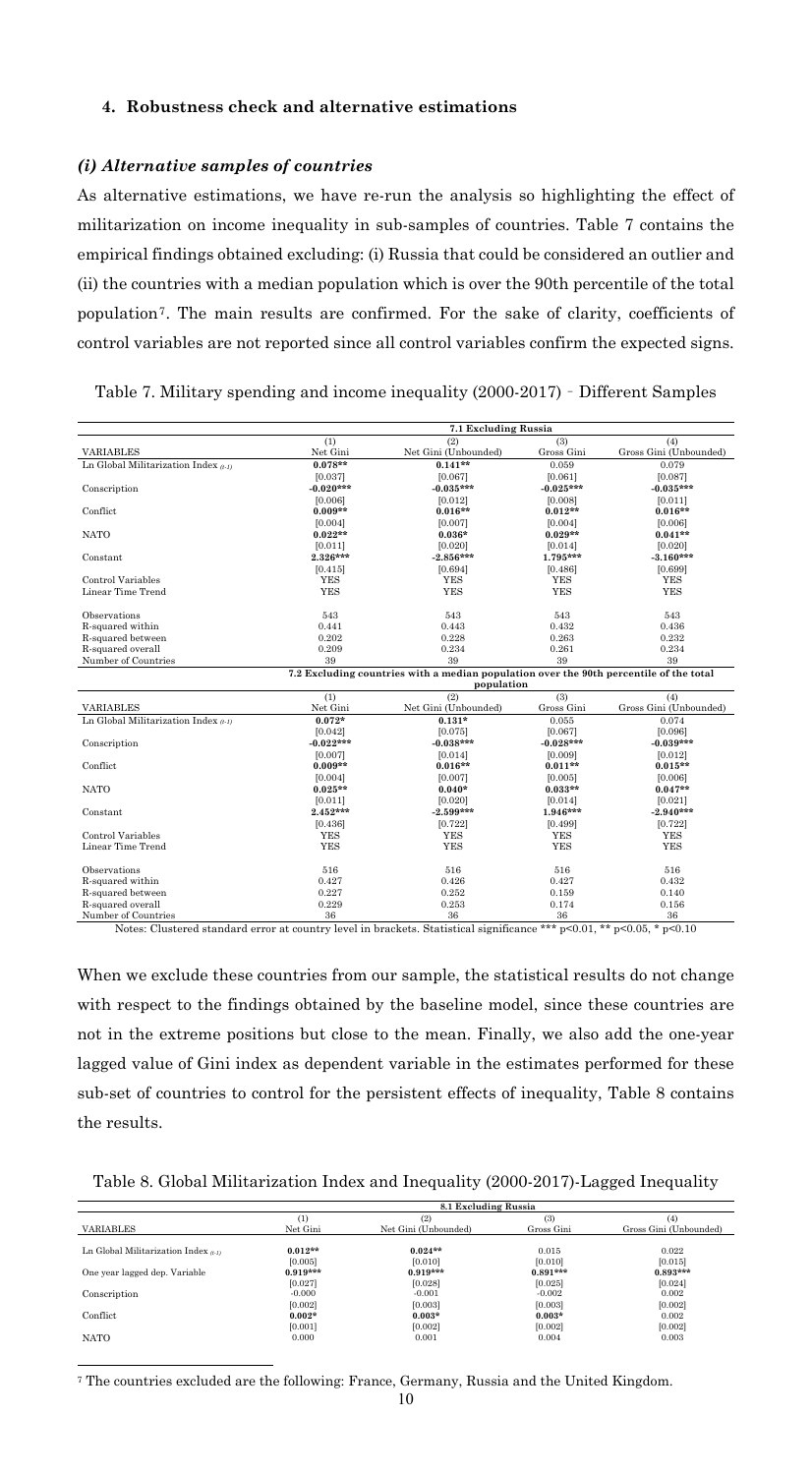| Constant                                                                                          | [0.002]<br>0.118 | [0.004]<br>$-0.408*$ | [0.003]<br>0.231 | [0.002]<br>$-0.287$    |  |  |
|---------------------------------------------------------------------------------------------------|------------------|----------------------|------------------|------------------------|--|--|
|                                                                                                   | [0.120]          | [0.236]              | [0.146]          | [0.200]                |  |  |
| Control Variables                                                                                 | <b>YES</b>       | <b>YES</b>           | <b>YES</b>       | <b>YES</b>             |  |  |
| Linear Time Trend                                                                                 | <b>YES</b>       | <b>YES</b>           | <b>YES</b>       | <b>YES</b>             |  |  |
| Long-run effects                                                                                  | 0.148            | 0.296                |                  |                        |  |  |
| Observations                                                                                      | 497              | 497                  | 497              | 497                    |  |  |
| R-squared within                                                                                  | 0.927            | 0.921                | 0.897            | 0.901                  |  |  |
| R-squared between                                                                                 | 0.996            | 0.995                | 0.996            | 0.996                  |  |  |
| R-squared overall                                                                                 | 0.994            | 0.993                | 0.993            | 0.993                  |  |  |
| Number of Countries                                                                               | 35               | 35                   | 35               | 35                     |  |  |
| 8.2 Excluding countries with a median population over the 90th percentile of the total population |                  |                      |                  |                        |  |  |
|                                                                                                   | (1)              | (2)                  | (3)              | (4)                    |  |  |
| <b>VARIABLES</b>                                                                                  | Net Gini         | Net Gini (Unbounded) | Gross Gini       | Gross Gini (Unbounded) |  |  |
| Ln Global Militarization Index $a_1$                                                              | $0.013**$        | $0.024**$            | 0.016            | 0.023                  |  |  |
|                                                                                                   | [0.005]          | [0.030]              | [0.010]          | [0.015]                |  |  |
| One year lagged dep. Variable                                                                     | $0.920***$       | $0.919***$           | $0.891***$       | $0.894***$             |  |  |
|                                                                                                   | [0.029]          | [0.030]              | [0.027]          | [0.027]                |  |  |
| Conscription                                                                                      | $-0.000$         | $-0.000$             | $-0.002$         | 0.002                  |  |  |
|                                                                                                   | [0.002]          | [0.003]              | [0.003]          | [0.002]                |  |  |
| Conflict                                                                                          | $0.002*$         | $0.003*$             | $0.003*$         | 0.002                  |  |  |
|                                                                                                   | [0.001]          | 0.002]               | [0.002]          | [0.002]                |  |  |
| <b>NATO</b>                                                                                       | 0.001            | 0.001                | 0.004            | 0.003                  |  |  |
|                                                                                                   | [0.002]          | [0.004]              | [0.003]          | [0.003]                |  |  |
| Constant                                                                                          | 0.107            | $-0.429*$            | 0.221            | $-0.297$               |  |  |
|                                                                                                   | [0.127]          | [0.250]              | [0.150]          | [0.203]                |  |  |
| Control Variables                                                                                 | <b>YES</b>       | <b>YES</b>           | <b>YES</b>       | <b>YES</b>             |  |  |
| Linear Time Trend                                                                                 | <b>YES</b>       | <b>YES</b>           | <b>YES</b>       | <b>YES</b>             |  |  |
|                                                                                                   |                  |                      |                  |                        |  |  |
| Long-run effects                                                                                  | 0.163            | 0.296                | 0.147            | 0.217                  |  |  |
| Observations                                                                                      | 433              | 433                  | 433              | 433                    |  |  |
| R-squared within                                                                                  | 0.928            | 0.923                | 0.896            | 0.901                  |  |  |
| R-squared between                                                                                 | 0.996            | 0.996                | 0.995            | 0.995                  |  |  |
| R-squared overall                                                                                 | 0.994            | 0.993                | 0.992            | 0.992                  |  |  |
| Number of Countries                                                                               | 31               | 31                   | 31               | 31                     |  |  |

Notes: Clustered standard error at country level in brackets. Statistical significance \*\*\* p<0.01, \*\* p<0.05, \* p<0.10

Regression results validate that the level of militarization appears to have a strong influence on inequality as measured by the net Gini index. The magnitude of the effect of GMI on income inequality is nearly the same as that obtained using the full sample data, in fact, the effect is higher on net Gini unbounded than net Gini bounded. To sum up, with respect to the main estimation reported in previous section, the main results do not change. The militarization has a strong impact on inequality both in the short run and in particular in the long run thus confirming the baseline findings.

#### *(ii) The issue of Endogeneity*

To rule out the endogeneity issues, we estimate IV regressions based on the approach suggested by Lewbel (2012) which is based on the use of a 2SLS (two-stage-least squares) strategy that incorporates internally constructed heteroskedasticity-based instruments. This approach is preferred when no external instruments are readily available, in fact, employing the Lewbel's technique the internal instruments can be built from the residuals of the auxiliary equations and these residuals are multiplied by each included exogenous variable in mean-centering form. Specifically, this approach uses the conditional second moment of the focal regressors that in our study is the level of militarization. This approach works under two conditions: (i) the residuals derived from the first-stage regression must be heteroscedastic; and (ii) the vector of regressors used must be correlated with the variance of these residuals and, at the same time, these regressors must be independent of the covariance between these first-stage residuals and the residuals derived from the second-stage regression. If these assumptions are satisfied, the product of first-stage regression and mean-centering regressors gives instruments. Therefore, since it is useful to check for the heteroscedasticity of the first-stage residuals, we employ the Breusch-Pagan test, the null hypothesis is that errors are homoscedastic (Baum and Lewbel, 2019). Thus, in the first stage, we estimate our dependent variables on the other regressors, and we compute the residuals. Then, we perform the Breusch-Pagan statistic to control the heteroscedasticity of residuals. We obtain the instruments by mean centering each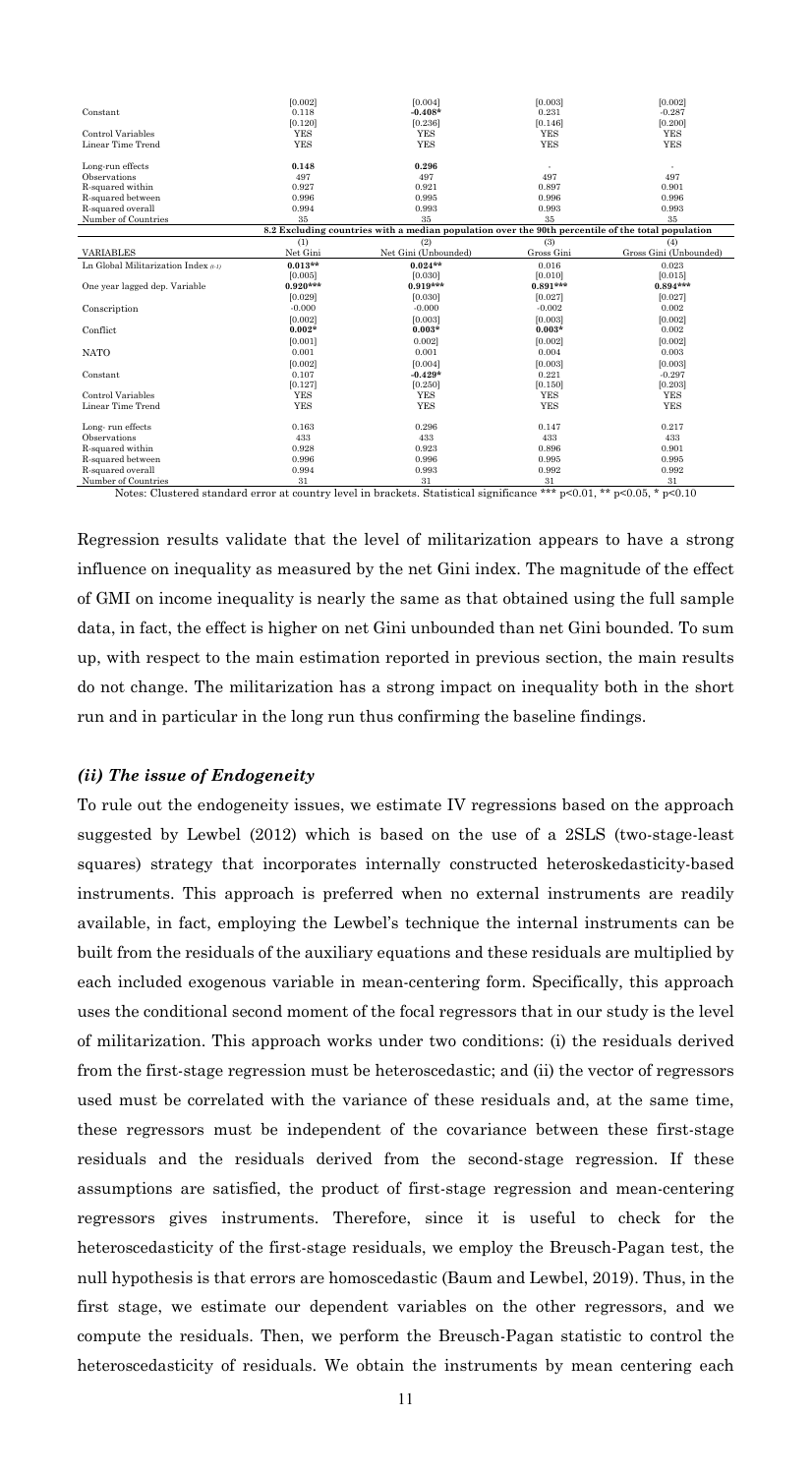regressor and multiplying it with the first-stage residuals. In the second stage, we estimate the previous equation exploiting the instruments derived. The validity of our instrumentation procedure is tested applying the Kleibergen-Paap F statistic whereas the Hansen-J test is used to control the overidentifying restrictions. Finally, we also test for the exogeneity of our inequality output performing the Sargan test. The null hypothesis, namely the level of militarization is exogenous, is checked using a statistical test distributed as a chi-squared with a number of degrees of freedom corresponding to the number of endogenous variables (Courtemanche et al., 2021). Table 9 contains the results obtained through the IV-GMM technique developed by Lewbel (2012). Specifically, columns 1-4 show the estimations considering the total sample of countries, columns 5-8 present the findings obtained excluding Russia and finally columns 5-8 display empirical evidence when excluding those countries with a median population over the 90th percentile of the total population.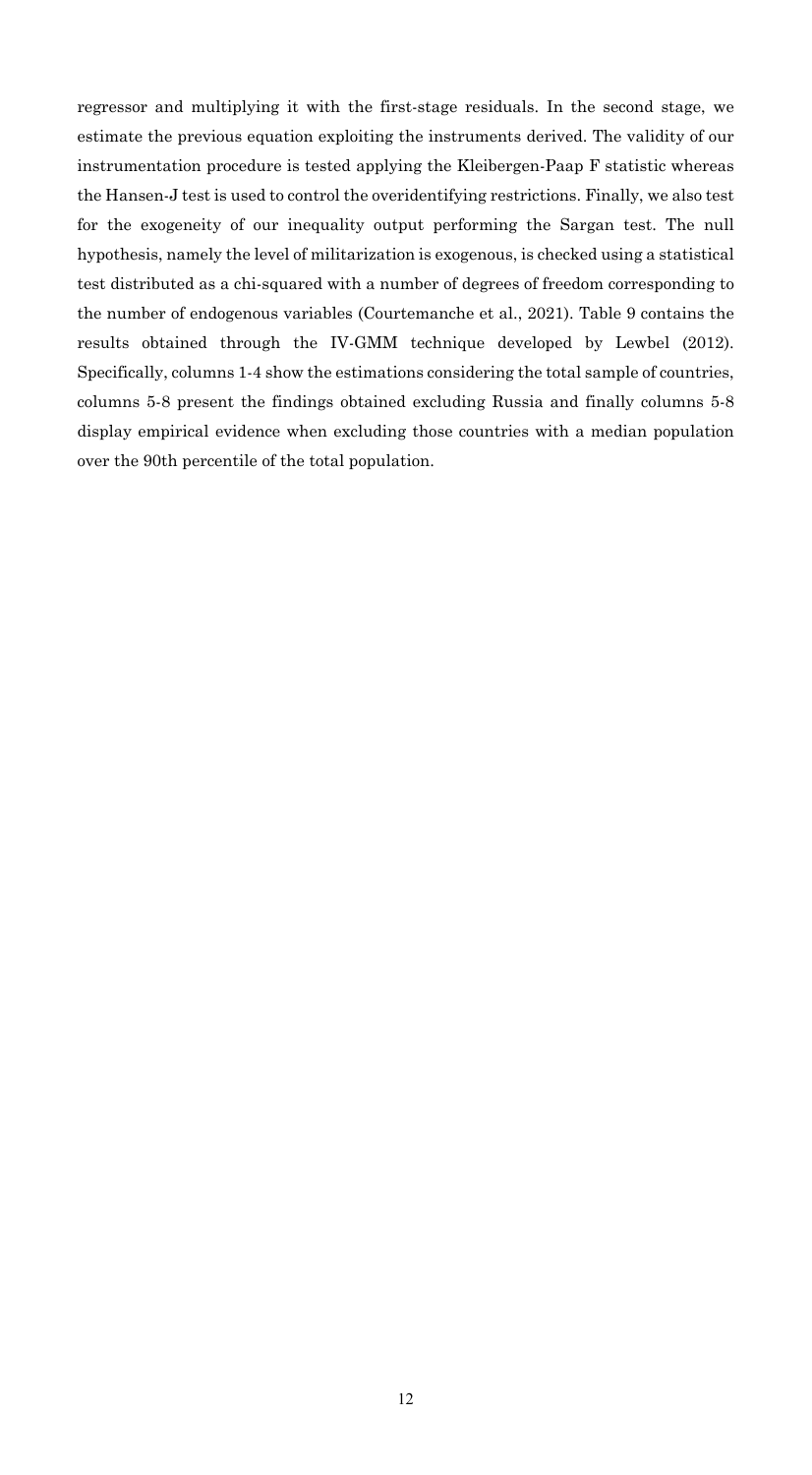|                                           | <b>Total Sample of Countries</b> |             |            |             |            | <b>Excluding Russia</b> |            |             |            | Excluding countries with a median population over the<br>90th percentile of the total population |            |             |  |
|-------------------------------------------|----------------------------------|-------------|------------|-------------|------------|-------------------------|------------|-------------|------------|--------------------------------------------------------------------------------------------------|------------|-------------|--|
|                                           | (1)                              | (2)         | (3)        | (4)         | (5)        | (6)                     | (7)        | (8)         | (9)        | (10)                                                                                             | (11)       | (12)        |  |
|                                           | Net Gini                         | Net Gini    | Gross Gini | Gross Gini  | Net Gini   | Net Gini                | Gross Gini | Gross Gini  | Net Gini   | Net Gini                                                                                         | Gross Gini | Gross Gini  |  |
|                                           |                                  | (Unbounded) |            | (Unbounded) |            | (Unbounded)             |            | (Unbounded) |            | (Unbounded)                                                                                      |            | (Unbounded) |  |
| A Ln Global Militarization Index          | $0.012**$                        | $0.023**$   | $0.014**$  | $0.013*$    | $0.011**$  | $0.022**$               | $0.015**$  | $0.014**$   | $0.010**$  | $0.020**$                                                                                        | $0.016***$ | $0.013*$    |  |
|                                           | [0.005]                          | [0.009]     | [0.006]    | [0.007]     | [0.005]    | [0.009]                 | [0.006]    | [0.007]     | [0.005]    | [0.008]                                                                                          | [0.005]    | [0.007]     |  |
| Conscription                              | 0.001                            | 0.001       | 0.001      | 0.000       | 0.001      | 0.001                   | 0.001      | 0.000       | 0.000      | 0.000                                                                                            | 0.000      | 0.000       |  |
|                                           | [0.001]                          | [0.001]     | [0.001]    | [0.001]     | [0.001]    | [0.001]                 | [0.001]    | [0.001]     | [0.001]    | [0.001]                                                                                          | [0.001]    | [0.002]     |  |
| Conflict                                  | $0.001*$                         | $0.003*$    | $0.002*$   | 0.000       | $0.002**$  | $0.004**$               | $0.003**$  | 0.000       | $0.002**$  | $0.004***$                                                                                       | $0.003**$  | 0.000       |  |
|                                           | [0.001]                          | [0.001]     | [0.001]    | [0.002]     | [0.001]    | [0.002]                 | [0.001]    | [0.002]     | [0.001]    | [0.002]                                                                                          | [0.001]    | [0.002]     |  |
| <b>NATO</b>                               | $0.002***$                       | $0.004**$   | $0.003***$ | 0.000       | $0.002**$  | $0.003*$                | $0.003***$ | 0.000       | $0.002*$   | 0.002                                                                                            | $0.003**$  |             |  |
|                                           | [0.001]                          | [0.001]     | [0.001]    | [0.001]     | [0.001]    | [0.001]                 | [0.001]    | [0.002]     | [0.001]    | [0.002]                                                                                          | [0.001]    | [0.002]     |  |
| $\Delta$ Ln GDP per capita                | $-0.004$                         | $-0.007$    | 0.001      | $0.026**$   | $-0.007$   | $-0.012$                | $-0.003$   | $0.022*$    | $-0.005$   | $-0.01$                                                                                          | 0.004      | $0.023*$    |  |
|                                           | [0.005]                          | [0.010]     | [0.007]    | [0.012]     | [0.006]    | [0.011]                 | [0.008]    | [0.013]     | [0.006]    | [0.010]                                                                                          | [0.008]    | [0.012]     |  |
| ΔLn Openness                              | $-0.002$                         | $-0.002$    | 0.002      | $-0.008$    | $-0.002$   | $-0.003$                | 0.002      | $-0.009$    | $-0.002$   | $-0.004$                                                                                         | 0.005      | $-0.005$    |  |
|                                           | [0.005]                          | [0.009]     | [0.007]    | [0.008]     | [0.005]    | [0.009]                 | [0.007]    | [0.008]     | [0.005]    | [0.009]                                                                                          | [0.007]    | [0.008]     |  |
| $\Delta$ Ln inflation                     | 0.000                            | 0.000       | 0.000      | $0.002***$  | 0.000      | 0.000                   | 0.000      | $0.002***$  | 0.000      | 0.000                                                                                            | 0.000      | $0.002***$  |  |
|                                           | [0.000]                          | [0.001]     | [0.001]    | [0.001]     | [0.000]    | [0.001]                 | [0.001]    | [0.001]     | [0.000]    | [0.001]                                                                                          | [0.001]    | [0.001]     |  |
| $\Delta$ Ln unemployment                  | $0.014***$                       | $0.026***$  | $0.016***$ | $0.018***$  | $0.013***$ | $0.025***$              | $0.016***$ | $0.016**$   | $0.015***$ | $0.026***$                                                                                       | $0.019***$ | $0.017**$   |  |
|                                           | [0.003]                          | [0.006]     | [0.004]    | [0.007]     | [0.004]    | [0.007]                 | [0.005]    | [0.007]     | [0.004]    | [0.007]                                                                                          | [0.005]    | [0.007]     |  |
| A Ln Economic Freedom Index               | $-0.009$                         | $-0.019$    | 0.020      | $-0.044$    | $-0.012$   | $-0.025$                | 0.018      | $-0.040$    | $-0.023$   | $-0.039$                                                                                         | 0.002      | $-0.040$    |  |
|                                           | [0.013]                          | [0.024]     | [0.018]    | [0.028]     | [0.015]    | [0.026]                 | [0.020]    | [0.030]     | [0.014]    | [0.025]                                                                                          | [0.020]    | [0.028]     |  |
| Δ Ln Polity Index                         | 0.000                            | $-0.002$    | $-0.013$   | $-0.01$     | $-0.003$   | $-0.007$                | $-0.015$   | $-0.014$    | 0.002      | 0.003                                                                                            | $-0.013$   | $-0.008$    |  |
|                                           | [0.008]                          | [0.015]     | [0.011]    | [0.011]     | [0.008]    | [0.014]                 | [0.011]    | [0.013]     | [0.007]    | [0.013]                                                                                          | [0.011]    | [0.014]     |  |
| $\Delta$ Ln Dependency                    | 0.045                            | 0.097       | 0.002      | 0.081       | 0.042      | 0.094                   | 0.010      | 0.050       | 0.056      | 0.101                                                                                            | 0.036      | 0.068       |  |
|                                           | [0.039]                          | [0.071]     | [0.052]    | [0.073]     | [0.044]    | [0.077]                 | [0.058]    | [0.083]     | [0.044]    | [0.077]                                                                                          | [0.058]    | [0.083]     |  |
| Observations                              | 556                              | 556         | 556        | 524         | 539        | 539                     | 539        | 508         | 488        | 488                                                                                              | 488        | 460         |  |
| R-squared                                 | 0.141                            | 0.158       | 0.091      | 0.051       | 0.208      | 0.161                   | 0.091      | 0.049       | 0.156      | 0.170                                                                                            | 0.110      | 0.050       |  |
| <b>YEAR DUMMIES</b>                       | <b>YES</b>                       | <b>YES</b>  | <b>YES</b> | <b>YES</b>  | <b>YES</b> | <b>YES</b>              | <b>YES</b> | <b>YES</b>  | <b>YES</b> | <b>YES</b>                                                                                       | <b>YES</b> | <b>YES</b>  |  |
| Hansen Test (p-value)                     | 0.655                            | 0.775       | 0.760      | 0.769       | 0.460      | 0.590                   | 0.609      | 0.647       | 0.485      | 0.617                                                                                            | 0.599      | 0.475       |  |
| Endogeneity test (p-value)                | 0.534                            | 0.467       | 0.049      | 0.782       | 0.762      | 0.646                   | 0.080      | 0.653       | 0.694      | 0.565                                                                                            | 0.187      | 0.5970      |  |
| Kleibergen-Paap rk Wald F statistic       | 44.680                           | 44.680      | 44.680     | 50.400      | 55.468     | 55.468                  | 55.470     | 62.241      | 61.998     | 61.998                                                                                           | 61.998     | 66.584      |  |
| First stage: Breusch-Pagan test (p-value) |                                  |             |            |             |            |                         |            |             |            |                                                                                                  |            |             |  |
| Dep Var: Ln Global Militarization Index   | 0.000                            | 0.000       | 0.000      | 0.000       | 0.000      | 0.000                   | 0.000      | 0.000       | 0.000      | 0.000                                                                                            | 0.000      | 0.000       |  |

## **Table 9. Global Militarization Index and Inequality (2000-2017)- Lewbel's Estimates**

Robust standard errors in parentheses. \*\*\* p<0.01, \*\* p<0.05, \* p<0.10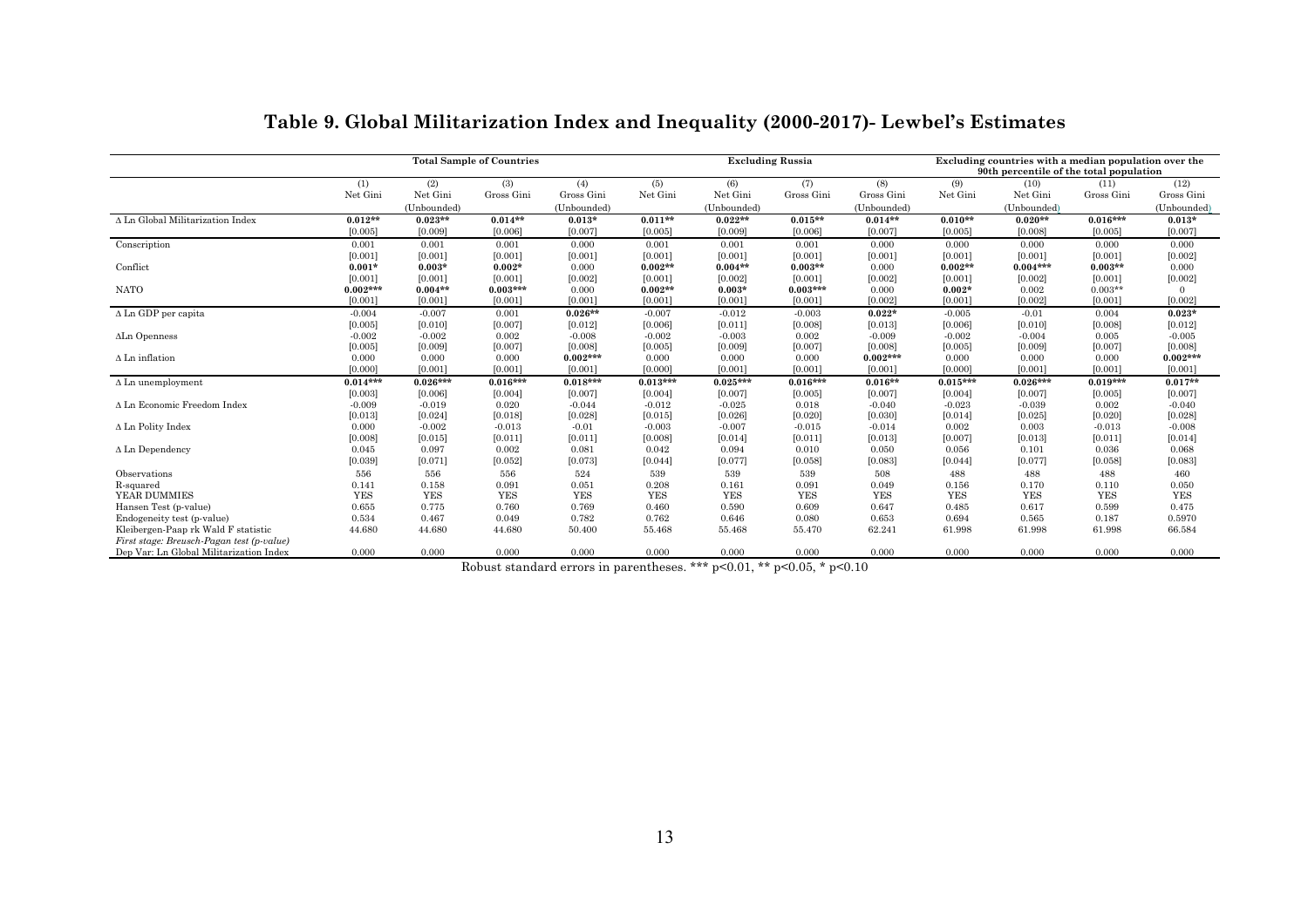With respect to the main estimation presented in the previous section, the main results do not change. The impact of the level of militarization on inequality preserves its statistical significance and passes endogeneity tests in all specifications. Specifically, the impact of the militarization degree on income inequality ranges from 0.012 to 0.023 when we consider the total sample of countries. Instead, excluding Russia and the countries with a population over 90th percentile, the effect of GMI on income disparities appears to between 0.011% and 0.022%. Thus, when we perform the Lewbel's approach on the sub-sample countries, the effect of the militarization degree on the income distribution presents coefficient nearly equal compared to those found when we examine the total set of countries. In addition, armed conflict and the NATO variable continue to have effects on inequality, while differently from baseline results, the military conscription loses its significance. Finally, the Hansen test and the Wald statistics, presented in the last lines, confirm the validity of our instruments.

#### **5. Conclusions**

The aim of the paper was to investigate the relationship between the degree of militarization and income inequality in a panel of 40 European countries in the period 2000-2017. The measure of income inequality adopted is the Gini index. In particular, we have employed both net and gross Gini scores. In addition, we have computed and eventually employed unbounded values of Gini scores. To capture the militarization level, we have employed the Global Militarization Index (GMI) compiled by the Bonn International Center for Conversion (BICC).

The main findings highlight a positive effect of military spending on Gini scores. More specifically, among several specifications we find that a 1-point percent change in militarization index in the previous year leads to a change equal to 0.14% in the income inequality in the current year when we use the unbounded Gini index after taxes and transfers. That is, the magnitude effect of military spending on inequality appears to be relevant. This empirical result appears to be robust given that it resists several robustness checks. In particular, we have re-sized the panel by excluding several countries and outliers. The main results are confirmed when we exclude Russia and the countries with a population over 90th percentile. In addition, for the sake of robustness, we have applied the Lewbel (2012) IV–GMM approach to address potentially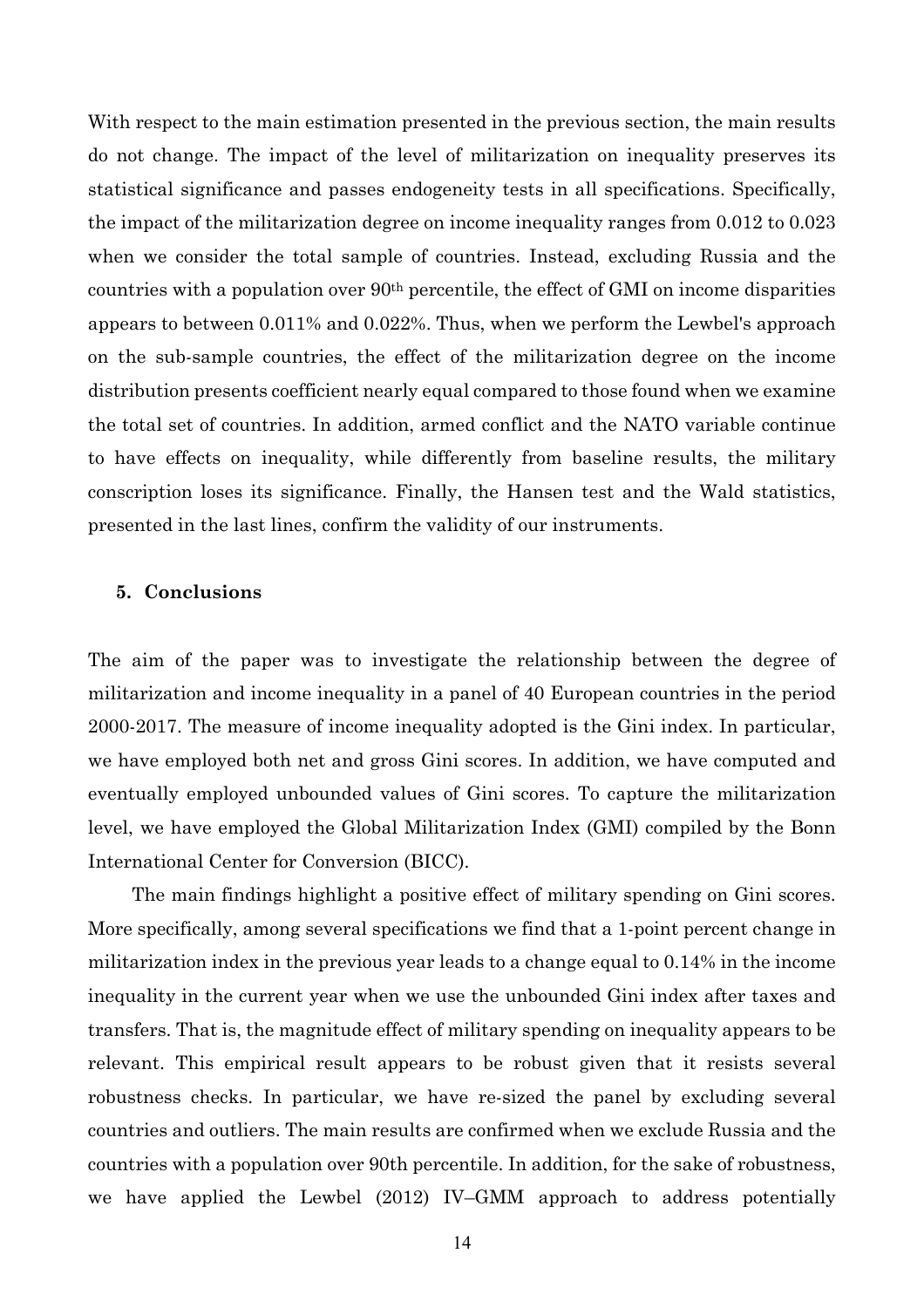endogeneity bias. The main result is confirmed when applying the Lewbel estimator. In particular, a 1% increase in the militarization degree corresponds to an average 0.023% increase in inequality. These results suggest that the militarization increases income inequality. Among controls, we find that military conscription is negative associated with income inequality. This means that in our set of countries, the compulsory military service has a re-distributional effect. Instead, inequality appears to increase if the country is involved in an armed conflict and if it is a NATO member.

In sum, this work presents some additional evidence on the sources of income inequality within societies. Militarization appears to increase inequality and therefore reducing military commitment as a whole may have an overall beneficial impact.

#### **Acknowledgments**

The authors warmly thank Chiara Burlina, Giulio Cainelli, Marco Di Domizio and Francesco Porcelli for their comments.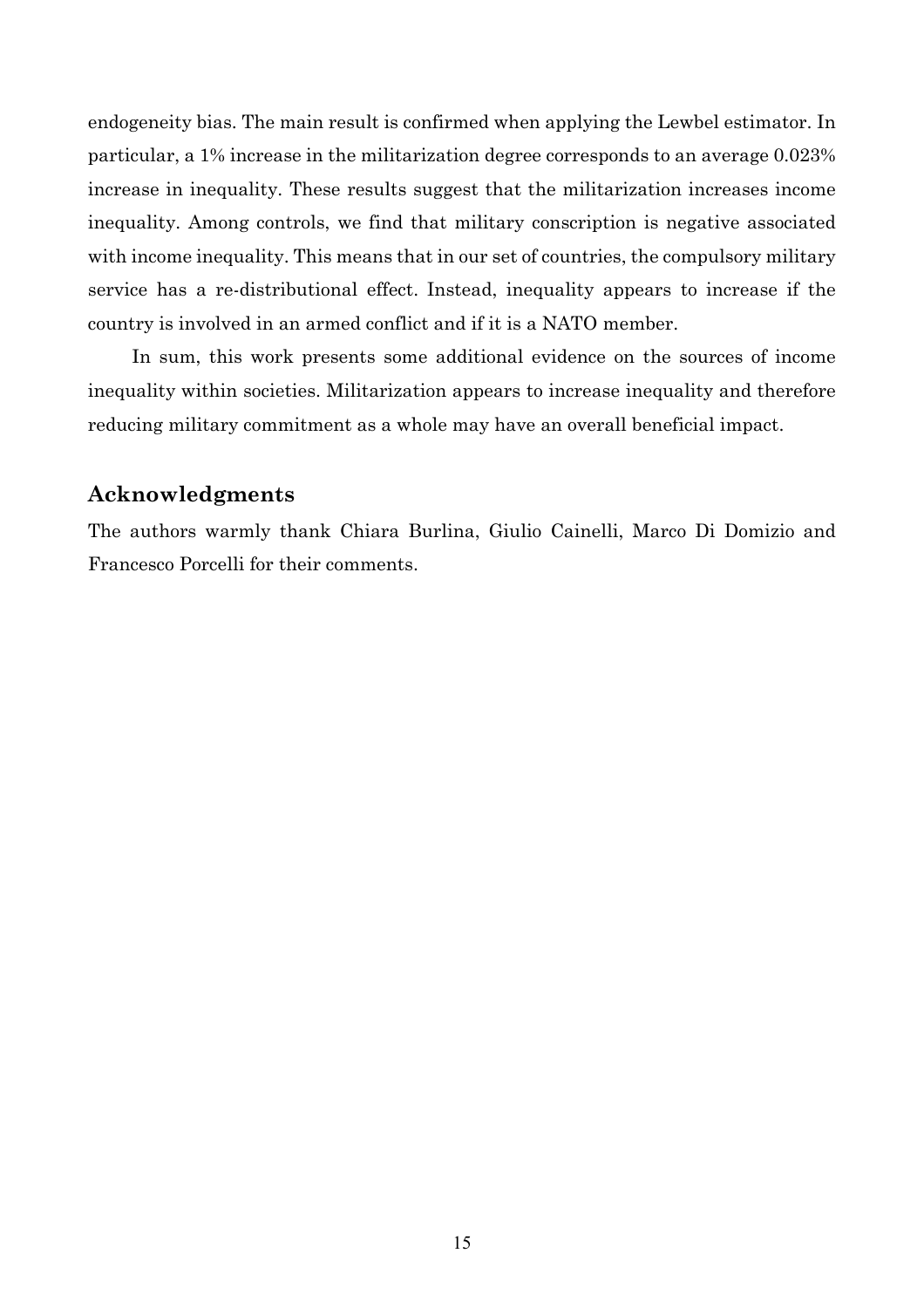### **References**

- **Abell, John D.** (1990). Defence Spending and Unemployment Rates: An Empirical Analysis Disaggregated by Race, *Cambridge Journal of Economics*, 14(4):405-419.
- **Acemoglu, D., Naidu, S., Restrepo, P. and Robinson, J.A**. (2015). *Handbook of Income Distribution*. Ed. by Atkinson, A. and Bourguignon, F Vol. 2B. North Holland. Chap. Democracy, Redistribution, and Inequality.
- **Alfani, G**. (2021). Economic Inequality in Preindustrial Times: Europe and Beyond. *Journal of Economic Literature*, 59 (1): 3-44.
- **Ali, H.E.** (2012). Military Expenditures and Inequality in the Middle East and North Africa: Panel Analysis. *Defence and Peace Economics*, 23(6): 575–589.
- **Bahamonde, H. and Trasberg, M.** (2021). Inclusive institutions, unequal outcomes: Democracy, state capacity, and income inequality**.** *European Journal of Political Economy.* https://doi.org/10.1016/j.ejpoleco.2021.102048
- **Baum, C.F. and Lewbel, A.** (2019)**.** Advice on using heteroskedasticity-based identification. *The Stata Journal*, 19(4): 757–767.
- **Berg, A., Ostry, J.D., Tsangarides, C.G and Yakhshilikov, Y**. (2018). Redistribution, inequality, and growth: new evidence. *Journal of Economic Growth,* 23:259–305.
- **Bircan, C., Brück, T. and Vothknecht, M.** (2017). Violent Conflict and Inequality, *Oxford Development Studies*, 45(2): 125-144.
- **Biscione, A. and Caruso, R.** (2021). Military Expenditures and Income Inequality Evidence from a Panel of Transition Countries (1990-2015). *Defence and Peace Economics*, 32 (1): 46-67.
- **Bonica, A., McCarty, N., Poole, K.T. and Rosenthal, H.** (2013). Why Hasn't Democracy Slowed Rising Inequality? *Journal of Economic Perspectives*, 27(3):103- 124.
- **Bossie, A. and Kuehn, D.** (2021). WWII Contract Spending and Inequality. *Applied Economic Letters*, 28(8): 635-639.
- **Card, D. and Cardoso, A.R.** (2012). Can Compulsory Military Service Raise Civilian Wages? Evidence from the Peacetime Draft in Portugal. *American Economic Journal: Applied Economics,* 4(4): 57-93.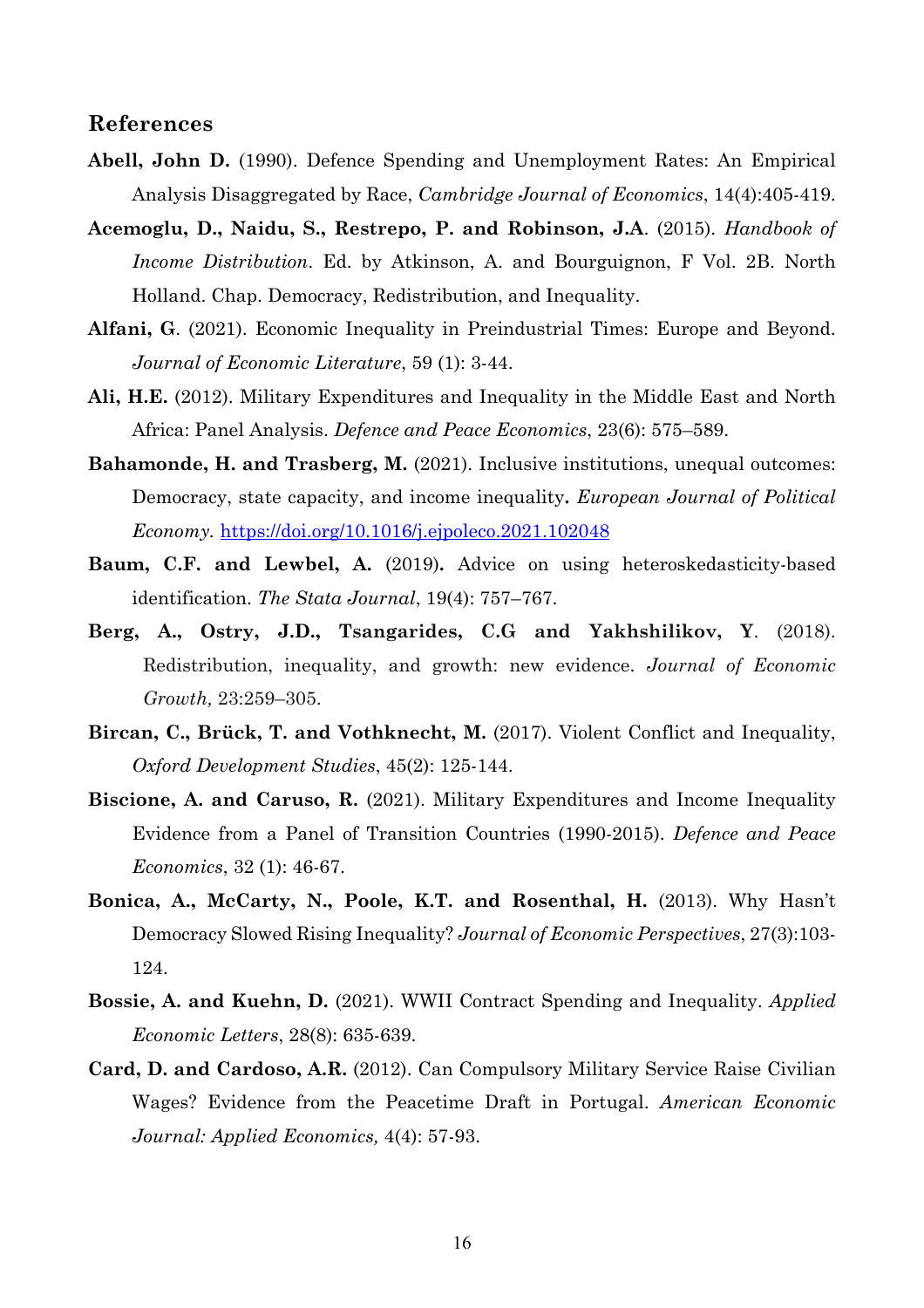- **Caruso, R. and Di Domizio, M**. (2016). Interdependence between US and European Military Spending: A Panel Cointegration Analysis (1988–2013). *Applied Economics Letters,* 23 (4): 302–305.
- **Caruso, R. and Di Domizio, M.** (2017). Military Spending and Budget Deficits: The Impact of US Military Spending on Public Debt in Europe (1988–2013). *Defence and Peace Economics,* 28 (5): 534–549.
- **Chletsos, M. and Roupakias, S.** (2020). The effect of military spending on income inequality: evidence from NATO countries. *Empirical Economics*, 58(3): 1305- 1337.
- **Chowdhury, F., Desai, S. and Audretsch, D.B.** (2018). Corruption, Entrepreneurship, and Social Welfare. in *Corruption, Entrepreneurship, and Social Welfare*, Springer, https://doi.org/10.1007/978-3-319-64916-0\_6
	- **Christopoulos, D. and McAdam, P.** (2017). On the Persistence of Cross-Country Inequality Measures*. Journal of Money, Credit and Banking*, 49(1): 255-266.
- **Clements, J.B., Gupta, S. and Khamidova, S.** (2021). Is military spending converging to a low level across countries? *Economic Modelling,* 94: 433-441.
- **Coady, D. and Dizioli, A.** (2017). Income Inequality and Education Revisited: Persistence, Endogeneity, and Heterogeneity. *Applied Economics*, 50(2): 1-15.
- **Courtemanche, C., Pinkston, J.C., and Stewart, J. (2021).** Time spent exercising and obesity: an application of Lewbel's instrumental variables method. *Economics & Human Biology,* 41:100940.
- **Dalton, C.D. and Shin, A.J.** (2021). War, Inequality, and Taxation. *Economics and Politics*, 33(2): 315-342.
- **de Haan, J. and Sturm, J.E.** (2017). Finance and income inequality: a review and new evidence. *European Journal of Political Economy*, 50: 171-195.
- **Deller, S., Maher, C. and Stallmann, J.** (2021). Do tax and expenditure limitations exacerbate rising income inequality? *Economics & Politics*, 33 (3): 611-643.
- **Dizaji, S.F**. (2017). *Oil Rents, Political Institutions, and Income Inequality*. In: Farzanegan, M.R., Alaedini, P., editors. Economic Welfare and Inequality in Iran. New York: Palgrave Macmillan, Springer Nature, 85-109.
- **Dudzevičiūtė, G., Česnuitytė, V. and Prakapienė, D.** (2021). Defence Expenditure– Government Debt Nexus in the Context of Sustainability in Selected Small European Union Countries. *Sustainability*,13(12): 6669.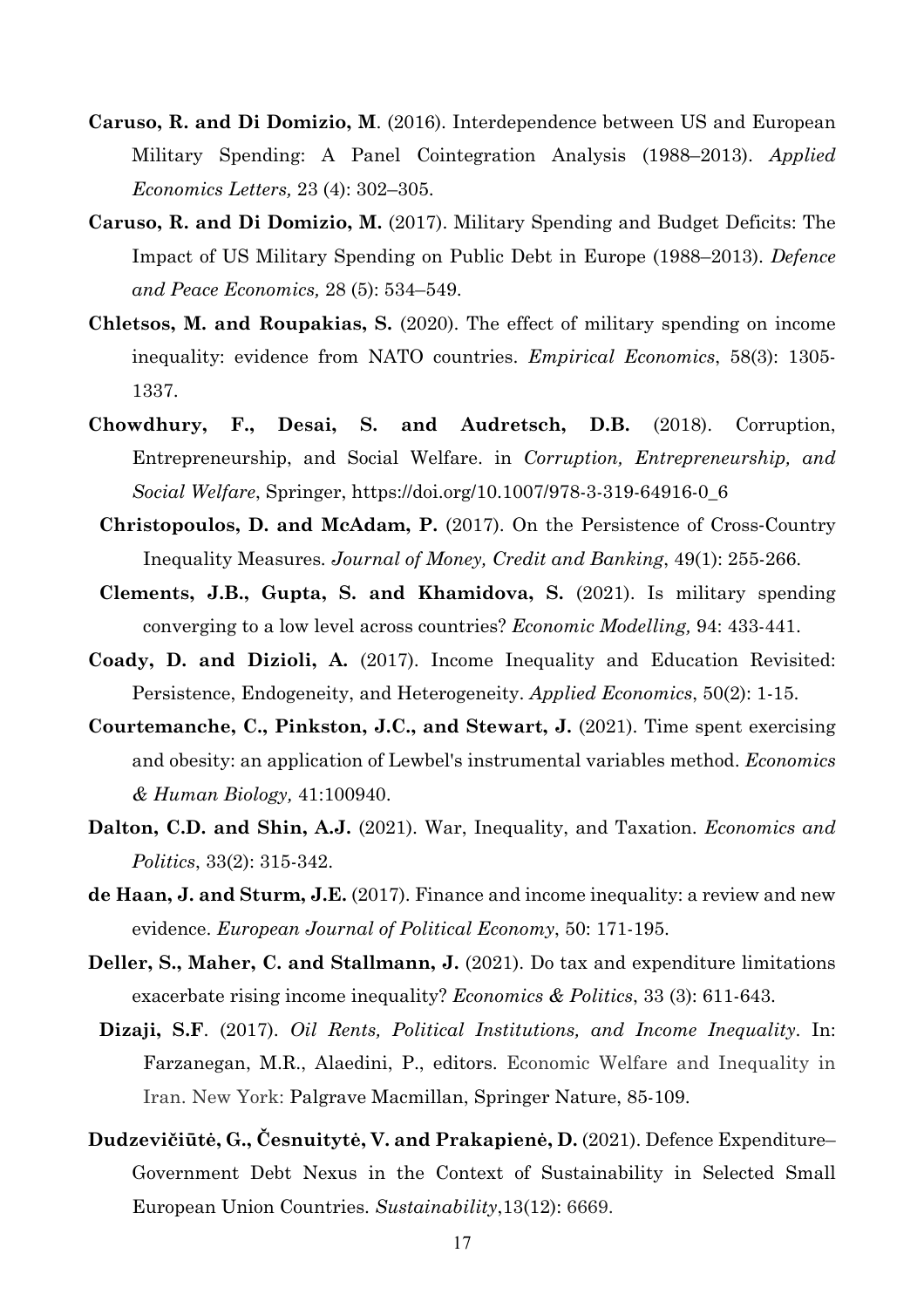- **Dunne, J.P., Nikolaidou, E. and Smith, R.P.** (2002). Military Spending, Investment and Economic Growth in Small industrialized Economies. *South African Journal of Economics*, 70(5): 789-808.
- **Dunne, J.P., Smith, R.P. and Willenbockel, D.** (2004). Models of Military Expenditure and Growth: A Critical Review, *Defence and Peace Economics*, 16(6):449-461.
- **Dunne, J.P. and Nikolaidou, E.** (2012). Defence Spending and Economic Growth in EU15. *Defence and Peace Economics*, 23(6): 537: 548.
- **Elveren, A.Y.** (2012). Military Spending and Income Inequality: Evidence on Cointegration and Causality for Turkey, 1963–2007. *Defence and Peace Economics*, 23 (3): 289–301
- **Elveren, A.Y. and Moghadam, V.M.** (2019). *The impact of militarization on gender inequality and female labour force participation.* The Economic Research Forum Working Papers No,1307.
- **Emmanouilidis, K. and Karpetis, C.** (2021). The Effects of Military Expenditures on Economic Growth and Inflation: Evidence from Turkey. *Peace Economics, Peace Science and Public Policy*, 27(3): 369-404.
- **Graham, J.C. and Mueller, D.** (2019). Military Expenditures and Income Inequality among a Panel of OECD Countries in the Post-Cold War Era, 1990–2007. *Peace Economics, Peace Science and Public Policy*, 25(1): 24-39.
- **Herzer, D.** (2016). Unions and Income Inequality: A Panel Cointegration and Causality Analysis for the United States. *Economic Development Quarterly*, 30(3): 267-274.
- **Jaumotte, F. and Osorio Buitron, C.** (2020). Traditional Drivers and the Role of Union Power. *Oxford Economic Papers,* 72(1):25-58.
- **Kentor, J., Jorgenson, A. and Kick, E.** (2012). The "new" Military and Income Inequality: A Cross National Analysis. *Social Science Research*, 41 (3): 514–526.
- **Kieschnick, R. and McCullough, B.D.** (2003). Regression Analysis of variates observed on (0,1): percentages, proportions and fractions. *Statistical Modelling*, 3(3): 193-213.
- **Kollias, C., Paleologou, S.M. and Tzeremes, P.** (2020). Defence Spending and Unemployment in the USA: Disaggregated Analysis by Gender and Age Groups. *Peace Economics, Peace Science and Public Policy*, 26(2): 20180052.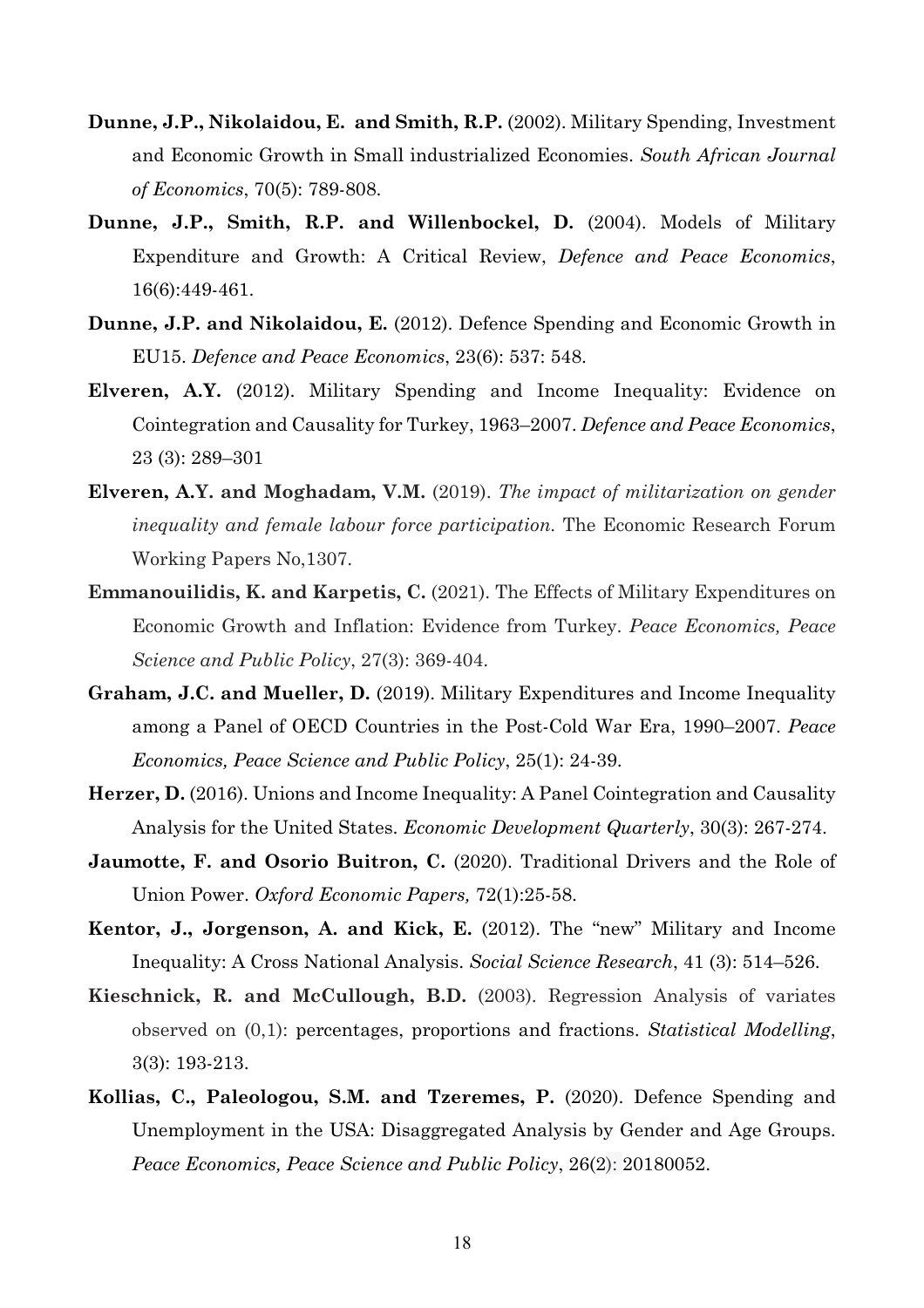- **Kollias, C.**, **Paleologou, S. and Zouboulakis, M.** (2021). Defence Spending and Sovereign Debt in Greece: A Long-Term Historical Perspective. *Peace Economics, Peace Science and Public Policy*. https://doi.org/10.1515/peps-2021-0020.
- **Lakner, C. and Milanovic, B**. (2016). Global Income Distribution: From the Fall of the Berlin wall to the Great Recession. *The World Bank Economic Review,* 30(2): 203-232.
- **Latif, E.** (2015). Income Inequality and Health: Panel Data Evidence from Canada. *The BE Journal of Economic Analysis and Policy*, 15(2): 927-959.
- **Lewbel, A.** (2012). Using heteroscedasticity to identify and estimate mismeasured and endogenous regressor models. *Journal of Business & Economic Statistics*, 30(1): 67-80.
- **Lin, E.S. and Ali, H.E.** (2009). Military Spending and Inequality: Panel Granger Causality Test. *Journal of Peace Research,* 46(5): 671–685.
- **Lobont, O.R., Glont, O.R., Badea, L. and Vatavu, S.** (2019). Correlation of military expenditures and economic growth: lessons for Romania. *Quality & Quantity*, 53:2957–2968
- **Marshall, M., Gurr, T.R. and Jaggers, K.** (2019). *Polity IV project. Political Regime Characteristics and Transitions, 1800-2015.* Center of Systematic Peace.
- **Meng, B., Lucyshyn, W. and Li, X.** (2015). Defense Expenditure and Income Inequality: Evidence on Co-Integration and Causality for China. *Defence and Peace Economics,* 26 (3): 327–339.
- **Migliorati, S., Di Brisco, A.M. and Ongaro, A.** (2018). A New Regression Model for Bounded Responses. *Bayesian Analysis*, 13(3): 845-872.
- **Mutschler, M.M. and Bales, M.** (2020). *Global Militarisation Index 2020.* Bonn: Bonn International Center for Conversion (BICC). https://nbnresolving.org/urn:nbn:de:0168-ssoar-71220-4
- **Nikoloski, Z.** (2015). Democracy and Income Inequality: Revisiting the Long- and Short-Term Relationship. *Review of Economics and Institutions*, 6(2): 1-24.
- **Noubissi, D.E. and Poumie, B.** (2019). *Economic growth military spending and environmental degradation in Africa.* MPRA Paper No. 97455
- **Odehnal, J. and Neubauer, J.** (2018). Economic, Security, and Political Determinants of Military Spending in NATO Countries. *Defence and Peace Economics*, 31(5):1- 15.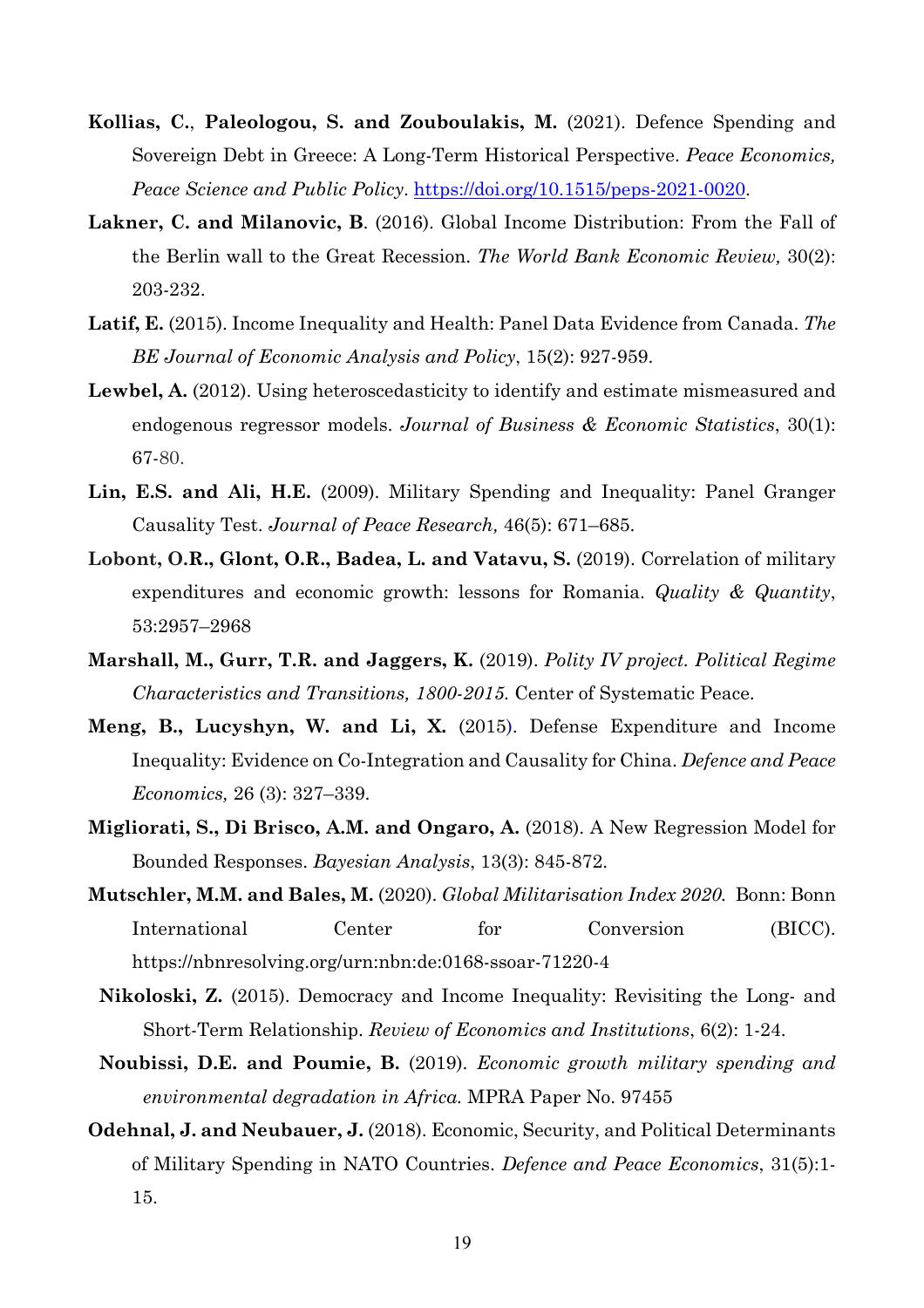- **Odehnal, J., Neubauer, J., Dycka, L., and Ambler, T.** (2020). Development of Military Spending Determinants in Baltic Countries-Empirical Analysis. *Economies*, 8(3): 1-18.
- **Paolino, P.** (2001). Maximum Likelihood Estimation of Model with Beta-Distributed Dependent Variables. *Political Analysis*, 9(4): 325-346.
- **Piketty, T.** (2015). Putting Distribution Back at the Center of Economics: Reflections on Capital in the Twenty-First Century. *Journal of Economic Perspectives*, 29 (1): 67-88.
- **Pindyck, R. and Rubenfeld, D.** (1991). *Econometric models and economic forecasts.* New York: McGraw-Hill.
- **Pollin, R.** (2012). US Government deficits and debt amid the great recession: what the evidence shows. *Cambridge Journal of Economics*, 36 (1): 161-187.
- **Qayyum, U., Anjum, S. and Sabir, S.** (2021)**.** Armed conflict, militarization and ecological footprint: Empirical evidence from South Asia. *Journal of Cleaner Production,* 281: 125299.
- **Raju, M.H. and Ahmed, Z**. (2019). Effect of military expenditure on economic growth: evidences from India Pakistan and China using cointegration and causality analysis. *Asian Journal of German European Studies*, 4 (3): 1–8.
- **Reuveny, R. and Li, Q.** (2003). Economic Openness, Democracy, and Income Inequality: An Empirical Analysis. *Comparative and Political Studies*., 36(5): 575- 601.
- **Saba, S.C.** (2021) Convergence or Divergence Patterns in Global Defence Spending: Further Evidence from a Nonlinear Single Factor Model. *Peace Economics, Peace Science and Public Policy,* 27(1): 51-90.
- **Scheidel, W.** (2017). *The Great Leveler.* Princeton: Princeton University Press.
- **Shahbaz, M., Sherafatian-Jahromi, R., Malik, M.N., Shahbaz Shabbir, M. and Jam, F.A.** (2016). Linkages between defense spending and income inequality in Iran. *Quality and Quantity*, 50 (3):1317–1332.
- **Smith, R. and Narayan, P.K.** (2009). A Panel Data Analysis of the Military Expenditure -External Debt Nexus: Evidence from Six Middle Eastern Countries. *Journal of Peace Research*, 46(2): 235-250.
- **Sohag, K, Taşkın, F.D. and Malik, M.N.** (2019). Green economic growth, cleaner energy and militarization: Evidence from Turkey. *Resources Policy*, 63:101407